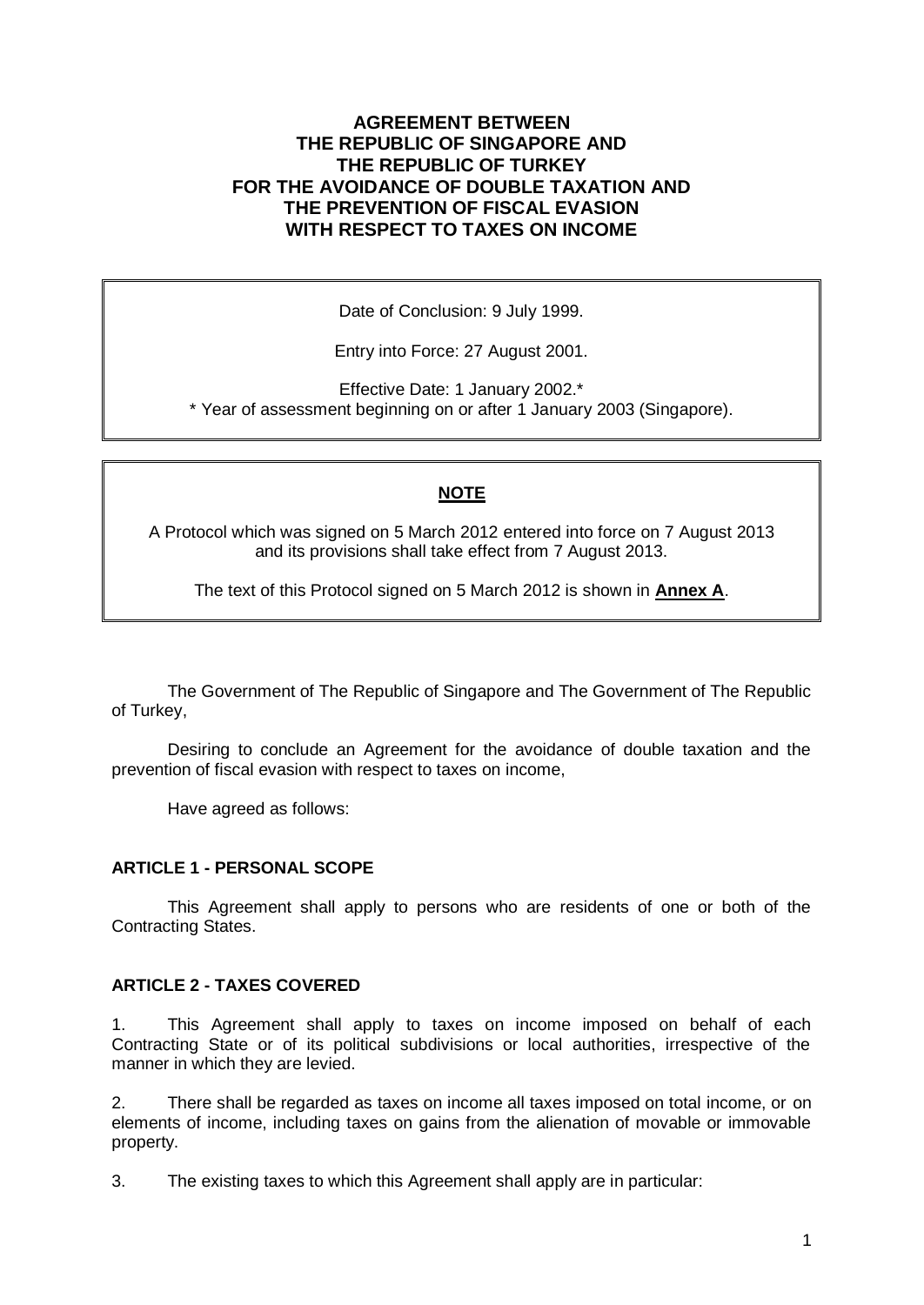(a) in Singapore:

the income tax;

(hereinafter referred to as "Singapore tax");

- (b) in Turkey:
	- (i) the income tax;
	- (ii) the corporation tax;
	- (iii) the levy imposed on the income tax and the corporation tax;

(hereinafter referred to as "Turkish tax").

4. The Agreement shall apply also to any identical or substantially similar taxes on income which are imposed after the date of signature of the Agreement in addition to, or in place of, the existing taxes. The competent authorities of the Contracting States shall notify each other of significant changes which have been made in their respective taxation laws.

# **ARTICLE 3 - GENERAL DEFINITIONS**

- 1. For the purposes of this Agreement:
	- (a)
- (i) the term "Turkey", when used in a geographical sense, means the Turkish territory and territorial seas as well as the maritime areas adjacent to its territorial sea over which it has sovereign rights or jurisdiction for the purpose of exploring, exploiting, conserving and managing the natural resources, pursuant to international law;
- (ii) the term "Singapore" means the Republic of Singapore;
- (b) the terms "a Contracting State" and "the other Contracting State" mean Turkey or Singapore as the context requires;
- (c) the term "tax" means any tax covered by Article 2 of this Agreement;
- (d) the term "person" includes an individual, a company and any other body of persons which is treated as a taxable entity for tax purposes;
- (e) the term "company" means any body corporate or any entity which is treated as a body corporate for tax purposes;
- (f) the term "national" means:
	- (i) any individual possessing the nationality of a Contracting State;
	- (ii) any legal person, partnership and association deriving its status as such from the laws in force in a Contracting State;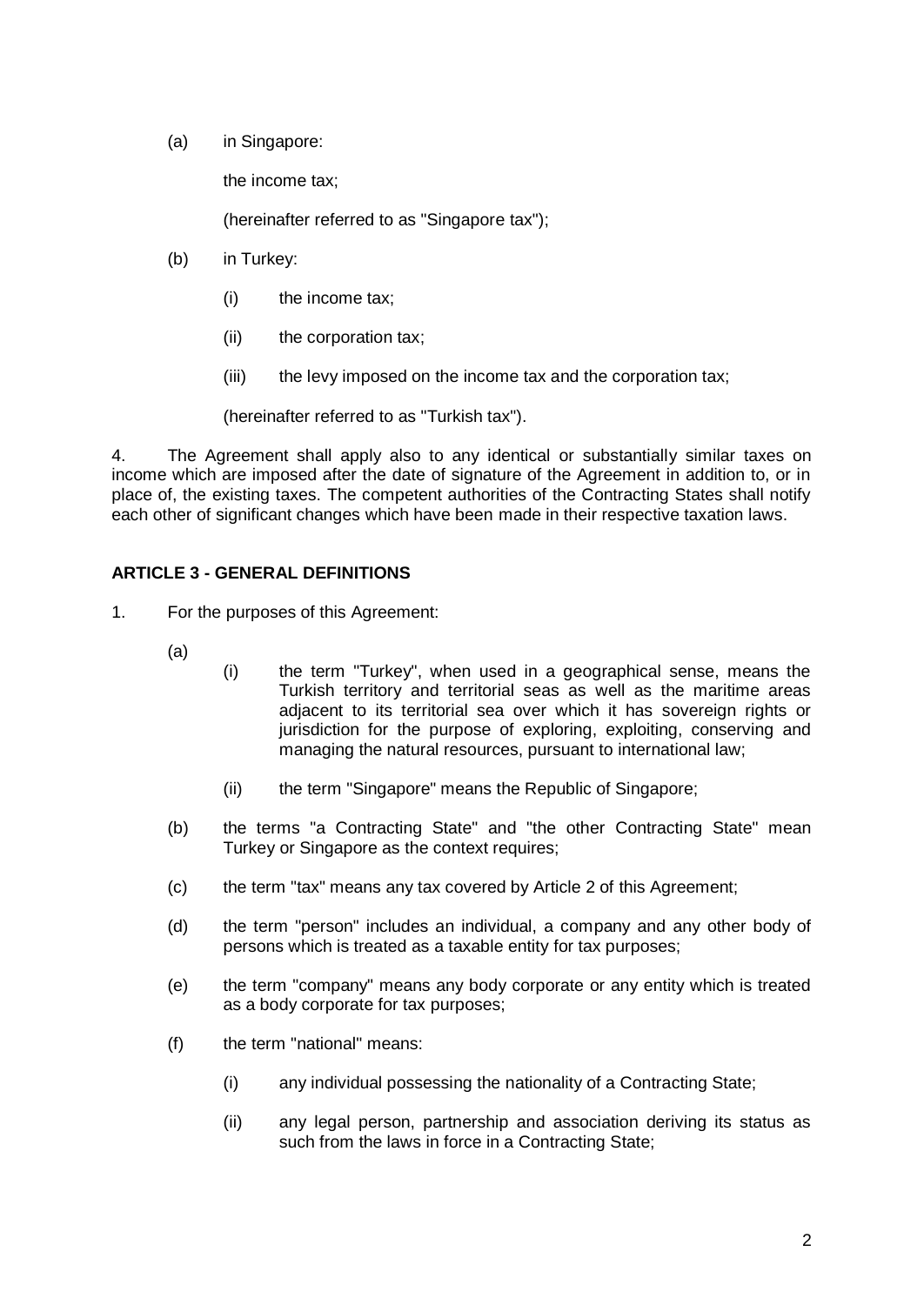- (g) the terms "enterprise of a Contracting State" and "enterprise of the other Contracting State" mean respectively an enterprise carried on by a resident of a Contracting State and an enterprise carried on by a resident of the other Contracting State;
- (h) the term "competent authority" means:
	- (i) in Turkey, the Minister of Finance or his authorised representative; and
	- (ii) in Singapore, the Minister for Finance or his authorised representative;
- (i) the term "international traffic" means any transport by a ship or aircraft operated by an enterprise of a Contracting State, except when the ship or aircraft is operated solely between places in the other Contracting State.

2. As regards the application of this Agreement by a Contracting State, any term not defined therein shall, unless the context otherwise requires, have the meaning which it has under the laws of that State concerning the taxes to which the Agreement applies.

# **ARTICLE 4 - RESIDENT**

1. For the purposes of this Agreement, the term "resident of a Contracting State" means any person who, under the laws of that State, is liable to tax therein by reason of his domicile, residence, place of management or any other criterion of a similar nature.

2. Where by reason of the provisions of paragraph 1 an individual is a resident of both Contracting States, then his status shall be determined as follows:

- (a) he shall be deemed to be a resident of the State in which he has a permanent home available to him; if he has a permanent home available to him in both States, he shall be deemed to be a resident of the State with which his personal and economic relations are closer (centre of vital interests);
- (b) if the State in which he has his centre of vital interests cannot be determined, or if he has not a permanent home available to him in either State, he shall be deemed to be a resident of the Contracting State in which he has an habitual abode;
- (c) if he has an habitual abode in both Contracting States or in neither of them, he shall be deemed to be a resident of the State of which he is a national;
- (d) if he is a national of both States or of neither of them, the competent authorities of the Contracting States shall settle the question by mutual agreement.

3. Where by reason of the provisions of paragraph 1 a person other than an individual is a resident of both Contracting States, then it shall be deemed to be a resident of the Contracting State in which its place of effective management is situated. If its place of effective management cannot be determined, the competent authorities of the Contracting States shall settle the question by mutual agreement.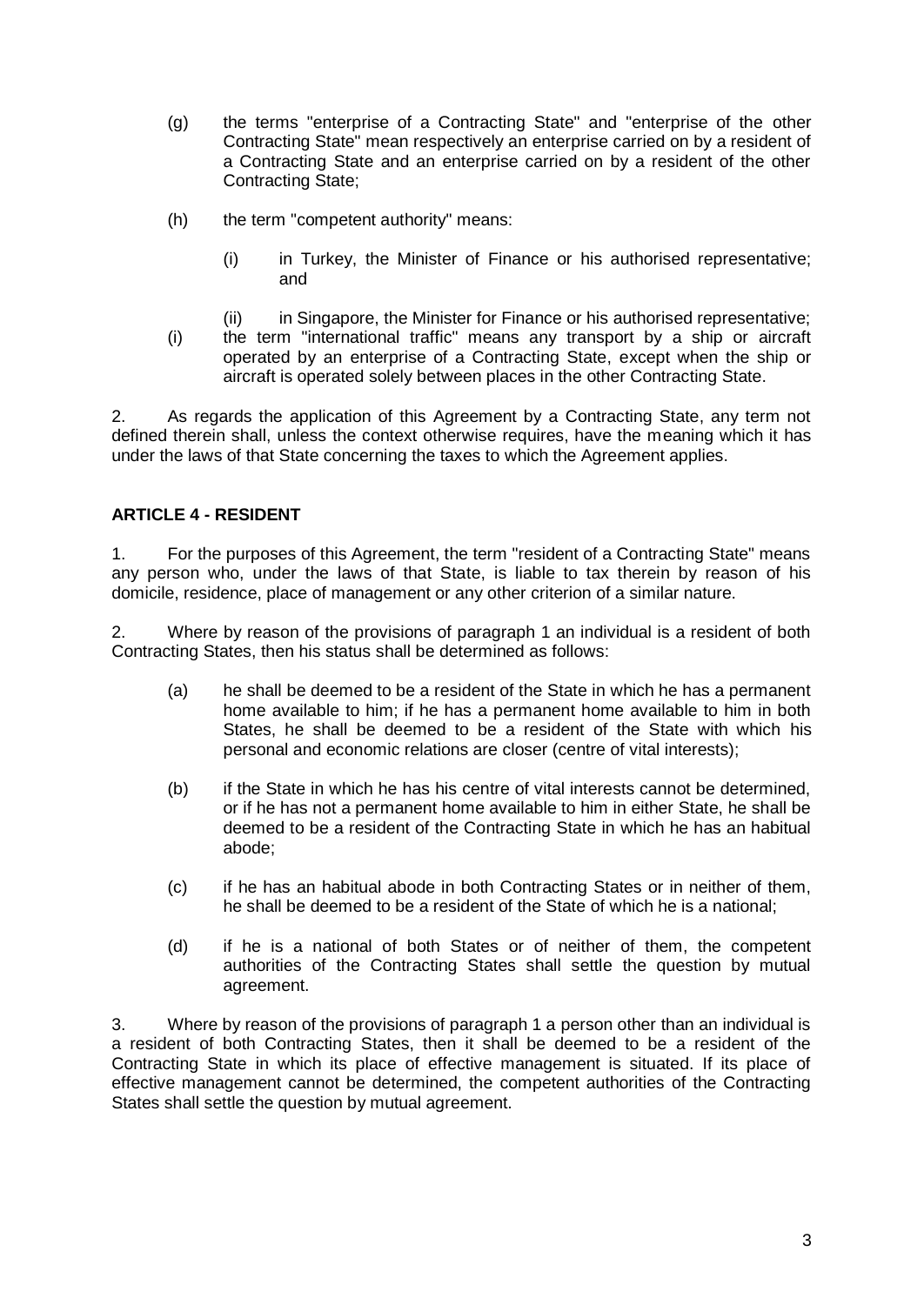#### **ARTICLE 5 - PERMANENT ESTABLISHMENT**

1. For the purposes of this Agreement, the term "permanent establishment" means a fixed place of business through which the business of an enterprise is wholly or partly carried on.

- 2. The term "permanent establishment" includes especially:
	- (a) a place of management;
	- (b) a branch;
	- (c) an office;
	- (d) a factory;
	- (e) a workshop;
	- (f) a mine, an oil or gas well, a quarry or any other place of extraction of natural resources;
	- (g)
		- (i) a building site, a construction, assembly or installation project, but only if such site or project continues for a period of more than six months;
			- (ii) the furnishing of services, including consultancy services and supervisory activities by an enterprise through employees or other personnel engaged by the enterprise for such purpose, but only where activities of that nature continue (for the same or a connected project) within the country for a period or periods aggregating more than six months within any 12-month period.

3. Notwithstanding the preceding provisions of this Article, the term "permanent establishment" shall be deemed not to include:

- (a) the use of facilities solely for the purpose of storage, display or delivery of goods or merchandise belonging to the enterprise;
- (b) the maintenance of a stock of goods or merchandise belonging to the enterprise solely for the purpose of storage, display or delivery;
- (c) the maintenance of a stock of goods or merchandise belonging to the enterprise solely for the purpose of processing by another enterprise;
- (d) the maintenance of a fixed place of business solely for the purpose of purchasing goods or merchandise or of collecting information, for the enterprise;
- (e) the maintenance of a fixed place of business solely for the purpose of carrying on, for the enterprise, any other activity of a preparatory or auxiliary character;
- (f) the maintenance of a fixed place of business solely for any combination of activities mentioned in sub-paragraphs (a) to (e), provided that the overall activity of the fixed place of business resulting from this combination is of a preparatory or auxiliary character.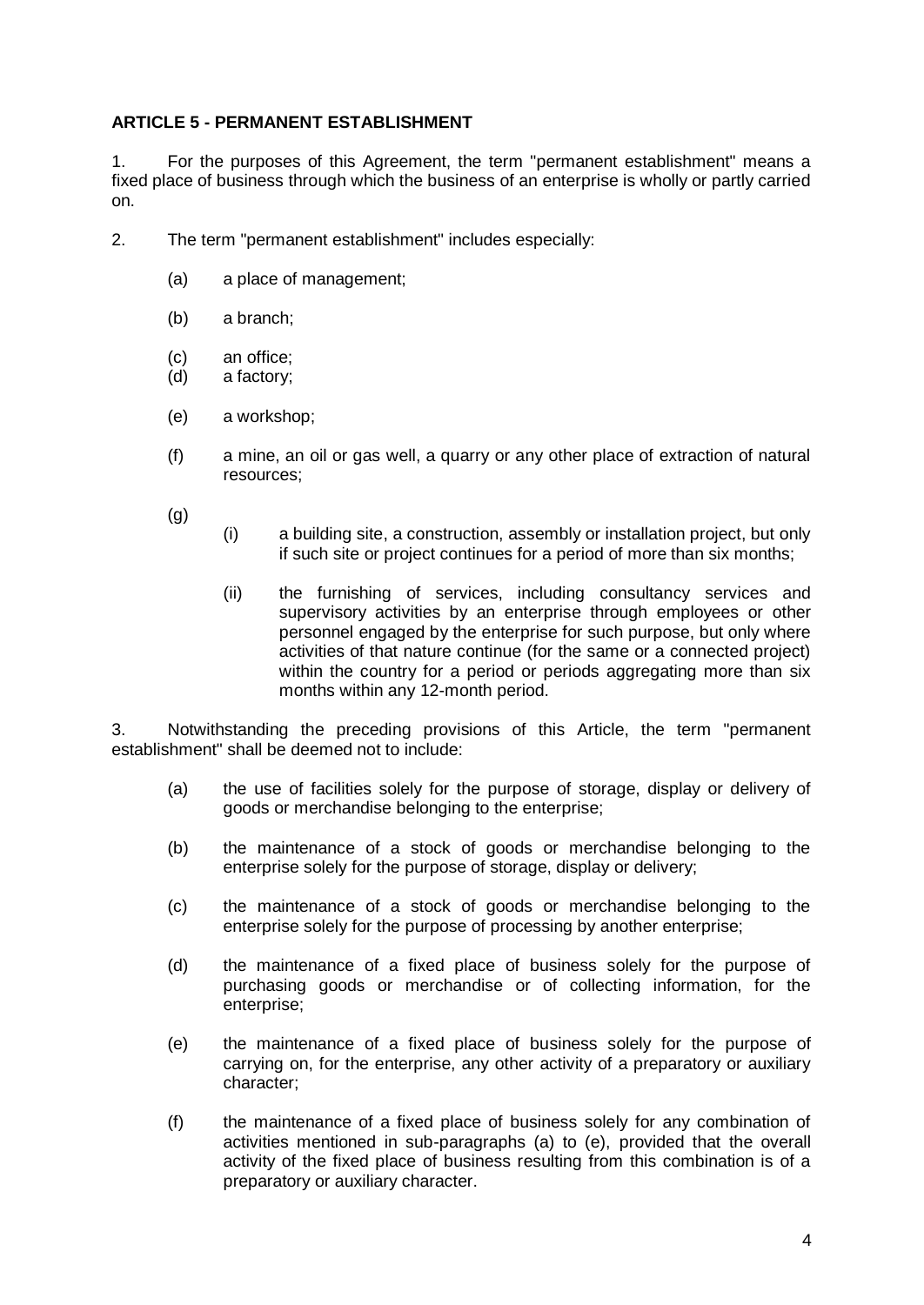4. Notwithstanding the provisions of paragraphs 1 and 2, where a person - other than an agent of an independent status to whom paragraph 5 applies - is acting in a Contracting State on behalf of an enterprise of the other Contracting State, that enterprise shall be deemed to have a permanent establishment in the first- mentioned Contracting State in respect of any activities which that person undertakes for the enterprise, if such a person:

- (a) has and habitually exercises in that State an authority to conclude contracts in the name of the enterprise, unless the activities of such person are limited to those mentioned in paragraph 3 which, if exercised through a fixed place of business, would not make this fixed place of business a permanent establishment under the provisions of that paragraph; or
- (b) has no such authority, but habitually maintains in the first- mentioned State a stock of goods or merchandise from which he regularly delivers goods or merchandise on behalf of the enterprise.

5. An enterprise of a Contracting State shall not be deemed to have a permanent establishment in the other Contracting State merely because it carries on business in that other State through a broker, general commission agent or any other agent of an independent status, provided that such persons are acting in the ordinary course of their business.

6. The fact that a company which is a resident of a Contracting State controls or is controlled by a company which is a resident of the other Contracting State, or which carries on business in that other State (whether through a permanent establishment or otherwise), shall not of itself constitute either company a permanent establishment of the other.

# **ARTICLE 6 - INCOME FROM IMMOVABLE PROPERTY**

1. Income derived by a resident of a Contracting State from immovable property (including income from agriculture or forestry) situated in the other Contracting State may be taxed in that other State.

2. The term "immovable property" shall have the meaning which it has under the law of the Contracting State in which the property in question is situated. The term shall in any case include property accessory to immovable property, livestock and equipment used in agriculture and forestry, fishing places of every kind, rights to which the provisions of general law respecting landed property apply, usufruct of immovable property and rights to variable or fixed payments as consideration for the working of, or the right to work, mineral deposits, sources and other natural resources; ships, boats and aircraft shall not be regarded as immovable property.

3. The provisions of paragraph 1 shall apply to income derived from the direct use, letting, or use in any other form of immovable property.

4. The provisions of paragraphs 1 and 3 shall also apply to the income from immovable property of an enterprise and to income from immovable property used for the performance of independent personal services.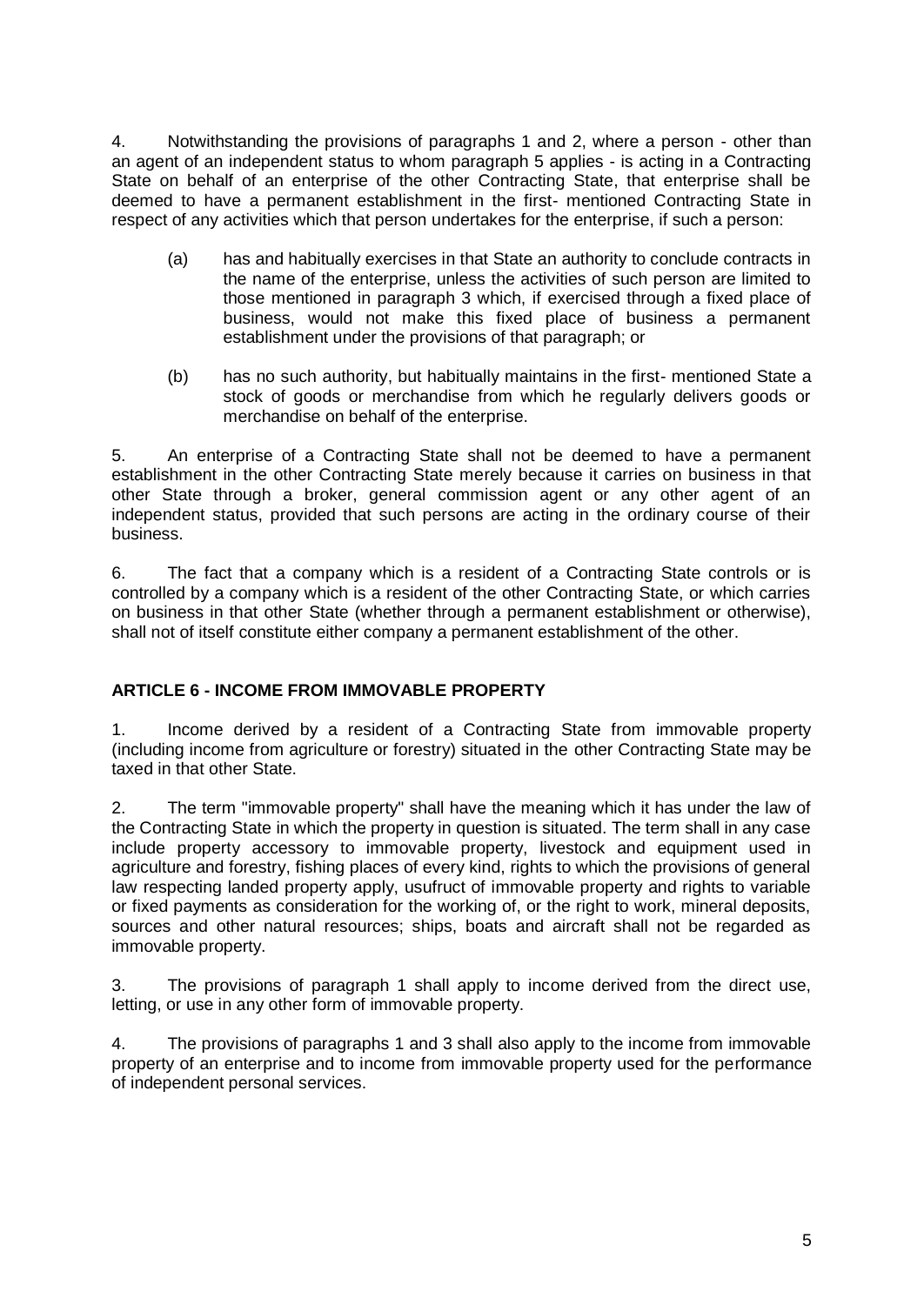#### **ARTICLE 7 - BUSINESS PROFITS**

1. The profits of an enterprise of a Contracting State shall be taxable only in that State unless the enterprise carries on business in the other Contracting State through a permanent establishment situated therein. If the enterprise carries on business as aforesaid, the profits of the enterprise may be taxed in the other State but only so much of them as is attributable to that permanent establishment.

2. Subject to the provisions of paragraph 3, where an enterprise of a Contracting State carries on business in the other Contracting State through a permanent establishment situated therein, there shall in each Contracting State be attributed to that permanent establishment the profits which it might be expected to make if it were a distinct and separate enterprise engaged in the same or similar activities under the same or similar conditions and dealing wholly independently with the enterprise of which it is a permanent establishment.

3. In the determination of the profits of a permanent establishment, there shall be allowed as deductions expenses which are incurred for the purposes of the business of the permanent establishment, including executive and general administrative expenses so incurred, whether in the State in which the permanent establishment is situated or elsewhere, in accordance with the provisions of and subject to the limitations of the taxation laws of that State.

4. No profits shall be attributed to a permanent establishment by reason of the mere purchase by that permanent establishment of goods or merchandise for the enterprise.

5. Where profits include items of income which are dealt with separately in other Articles of this Agreement, then the provisions of those Articles shall not be affected by the provisions of this Article.

# **ARTICLE 8 - SHIPPING AND AIR TRANSPORT**

1. Profits of an enterprise of a Contracting State derived from the other Contracting State from the operation of aircraft in international traffic shall be taxable only in that State.

2. Profits of an enterprise of a Contracting State derived from the other Contracting State from the operation of ships in international traffic may be taxed in that State. However, such profits derived from sources within the other State may also be taxed in that other State provided that the tax so charged in that other State shall be reduced by 50 per cent.

3. For the purpose of this Article, profits from the operation of ships or aircraft in international traffic shall include profits derived from the use, maintenance or rental of containers (including trailers and related equipment for the transport of containers) if such profits are incidental to the profits to which the provisions of paragraph 1 or 2 apply.

4. The provisions of paragraphs 1, 2 and 3 shall also apply to profits from the participation in a pool, a joint business or an international operating agency.

5. Interest on funds connected with the operation of aircraft in international traffic shall be regarded as profits derived from the operation of such aircraft, and the provisions of Article 11 shall not apply in relation to such interest.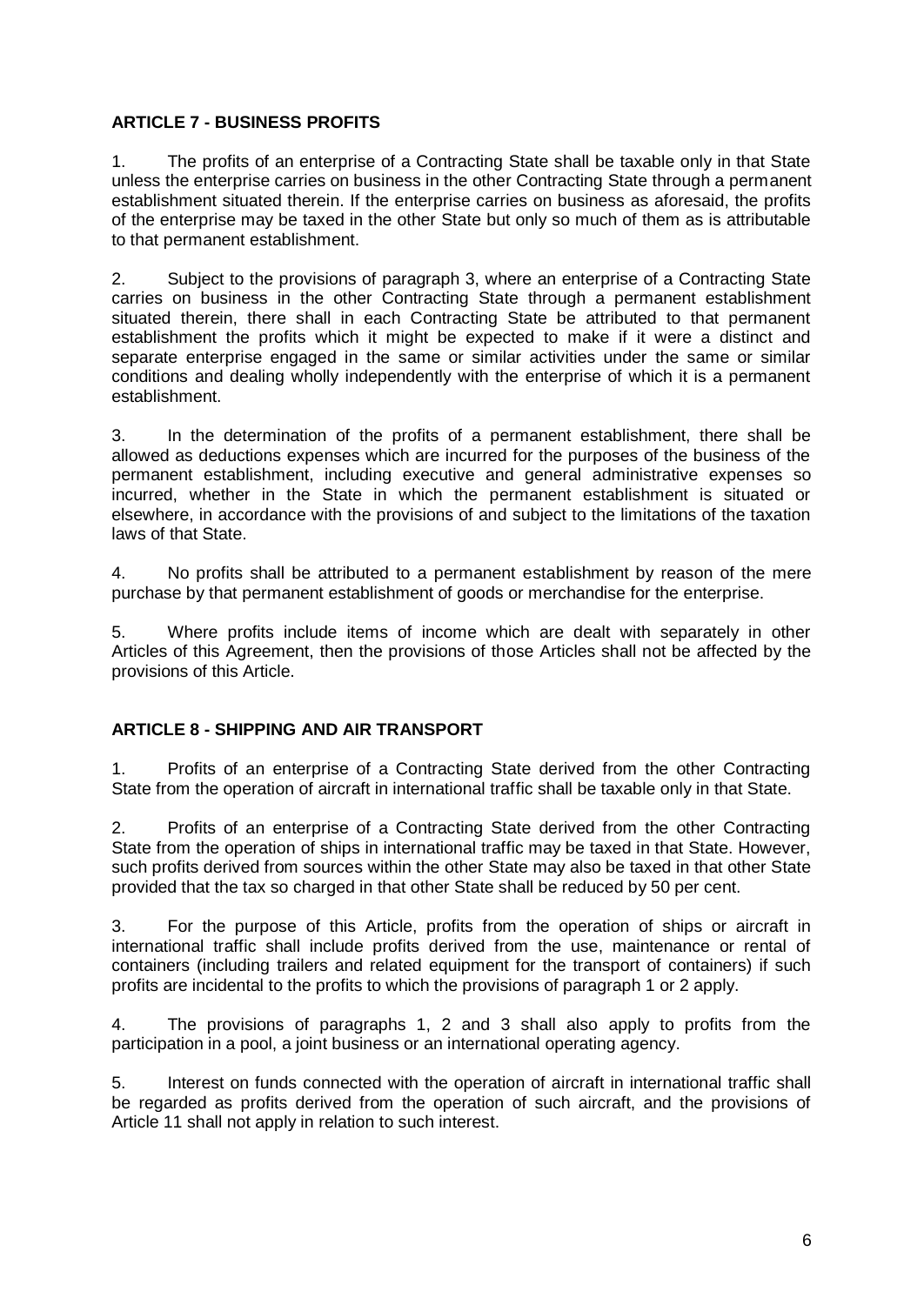# **ARTICLE 9 - ASSOCIATED ENTERPRISES**

- 1. Where
	- (a) an enterprise of a Contracting State participates directly or indirectly in the management, control or capital of an enterprise of the other Contracting State, or
	- (b) the same persons participate directly or indirectly in the management, control or capital of an enterprise of a Contracting State and an enterprise of the other Contracting State,

and in either case conditions are made or imposed between the two enterprises in their commercial or financial relations which differ from those which would be made between independent enterprises, then any profits which would, but for those conditions, have accrued to one of the enterprises, but, by reason of those conditions, have not so accrued, may be included in the profits of that enterprise and taxed accordingly.

2. Where a Contracting State includes in the profits of an enterprise of that State - and taxes accordingly - profits on which an enterprise of the other Contracting State has been charged to tax in that other State and the profits so included are by the first-mentioned State claimed to be profits which would have accrued to the enterprise of the first-mentioned State if the conditions made between the two enterprises had been those which would have been made between independent enterprises, then that other State shall make an appropriate adjustment to the amount of the tax charged therein on those profits, where that other State considers the adjustment justified. In determining such adjustment, due regard shall be had to the other provisions of this Agreement and the competent authorities of the Contracting States shall if necessary consult each other.

# **ARTICLE 10 - DIVIDENDS**

1. Dividends paid by a company which is a resident of a Contracting State to a resident of the other Contracting State may be taxed in that other State.

2. However, such dividends may also be taxed in the Contracting State of which the company paying the dividends is a resident and according to the laws of that State, but if the recipient is the beneficial owner of the dividends the tax so charged shall not exceed:

- (a) 10 per cent of the gross amount of the dividends if the recipient is a company (excluding partnership) which holds directly at least 25 per cent of the capital of the company paying the dividends;
- (b) 15 per cent of the gross amount of the dividends in all other cases.

3. Notwithstanding the provisions of paragraphs 1 and 2, dividends paid by a company which is a resident of a Contracting State to the Government of the other Contracting State shall be exempt from tax in the first-mentioned State.

4. For the purposes of paragraph 3 the term "Government" shall have the same meaning as in paragraph 4 of Article 11.

5. The term "dividends" as used in this Article means income from shares, "jouissance" shares or "jouissance" rights, founders' shares or other rights, not being debt-claims, participating in profits, as well as income from other corporate rights which is subjected to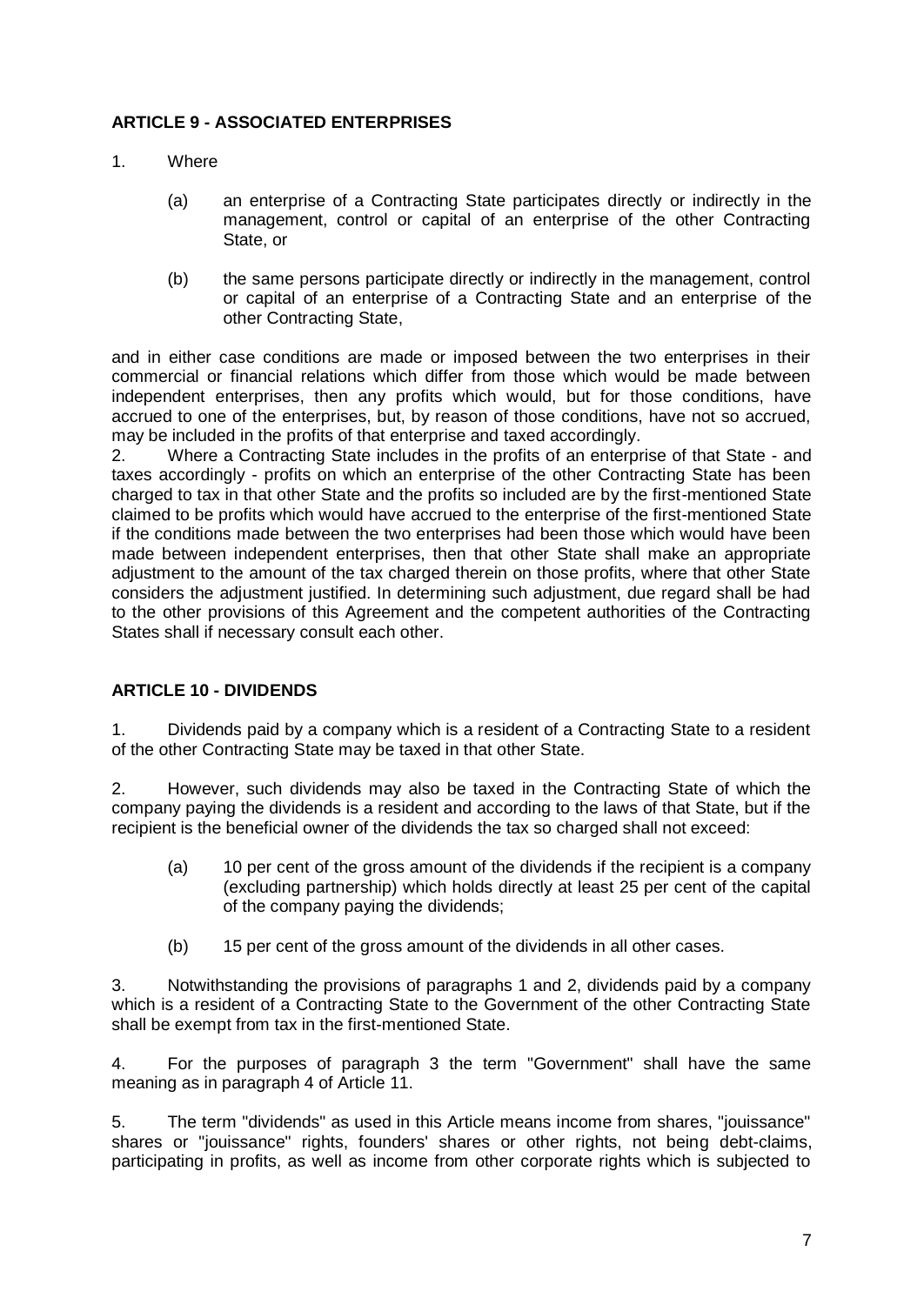the same taxation treatment as income from shares by the laws of the State of which the company making the distribution is a resident.

6. Profits of a company of a Contracting State carrying on business in the other Contracting State through a permanent establishment situated therein may, after having been taxed under Article 7, be taxed on the remaining amount in the Contracting State in which the permanent establishment is situated and in accordance with sub-paragraph (a) of paragraph 2 of this Article.

7. The provisions of paragraphs 1 and 2 shall not apply if the beneficial owner of the dividends, being a resident of a Contracting State, carries on business in the other Contracting State of which the company paying the dividends is a resident, through a permanent establishment situated therein, or in the case of a resident of Turkey, performs in Singapore independent personal services from a fixed base situated in Singapore, and the holding in respect of which the dividends are paid is effectively connected with such permanent establishment or fixed base. In such case the provisions of Article 7 or Article 14, as the case may be, shall apply.

8. Subject to the paragraph 6 of this Article, where a company which is a resident of a Contracting State derives profits or income from the other Contracting State, that other State may not impose any tax on the dividends paid by the company, except insofar as such dividends are paid to a resident of that other Contracting State or insofar as the holding in respect of which the dividends are paid is effectively connected with a permanent establishment or a fixed base situated in that other State, nor subject the company's undistributed profits to a tax on the company's undistributed profits, even if the dividends paid or the undistributed profits consist wholly or partly of profits or income arising in that other State.

# **ARTICLE 11 - INTEREST**

1. Interest arising in a Contracting State and paid to a resident of the other Contracting State may be taxed in that other State.

2. However, such interest may also be taxed in the Contracting State in which it arises and according to the laws of that State, but if the recipient is the beneficial owner of the interest the tax so charged shall not exceed:

- (a) 7.5 per cent of the gross amount of the interest if it is received by any financial institution;
- (b) 10 per cent of the gross amount of the interest in other cases.

3. Notwithstanding the provisions of paragraph 2, interest arising in a Contracting State and paid to the Government of the other Contracting State shall be exempt from tax in the first-mentioned Contracting State.

- 4. For the purpose of paragraph 3, the term "Government":
	- (a) in the case of Singapore means the Government of Singapore, and shall include:
		- (i) the Monetary Authority of Singapore and the Board of Commissioners of Currency;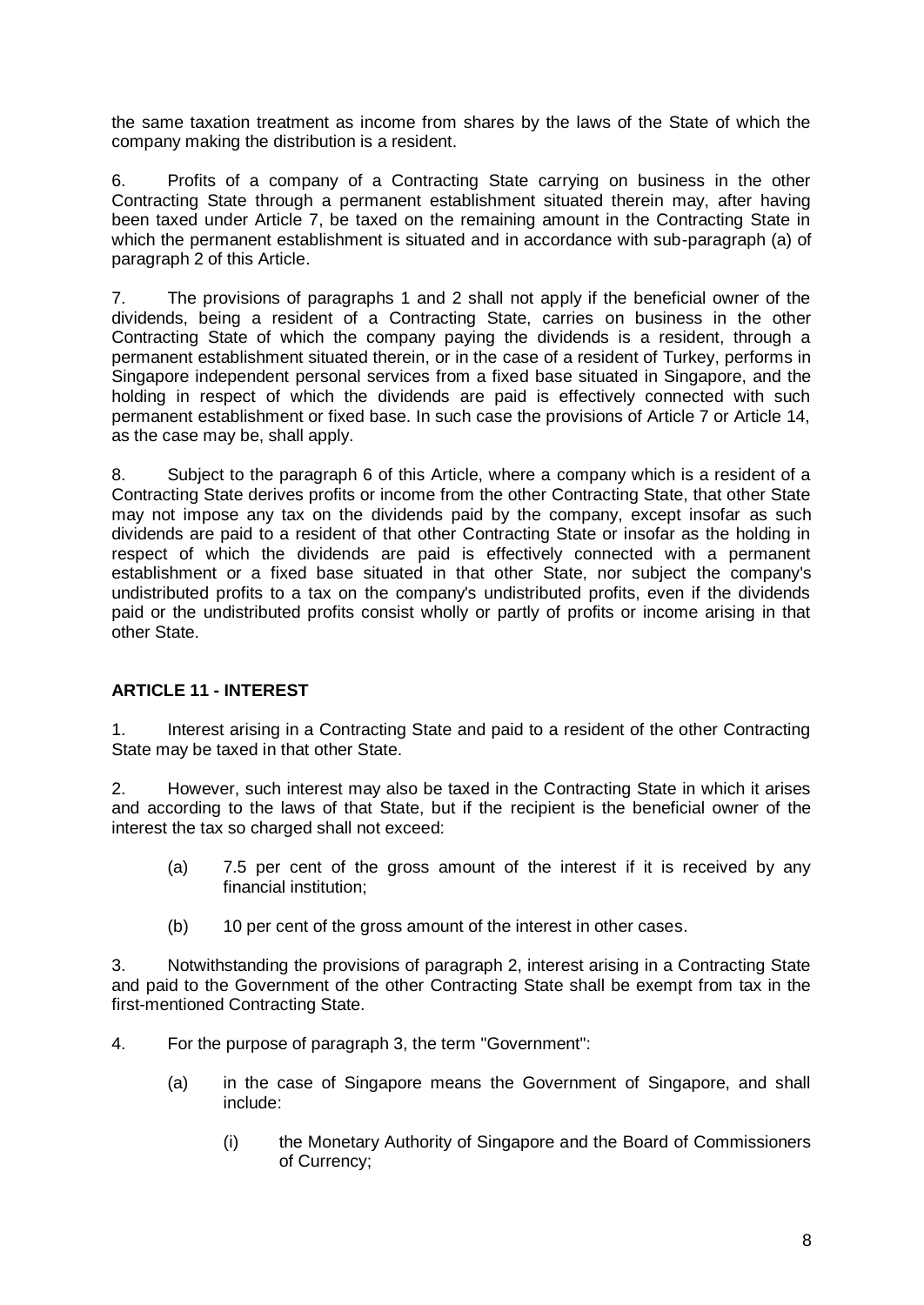- (ii) the Government of Singapore Investment Corporation Pte Ltd.;
- (iii) a statutory body; and
- (iv) any institution wholly or mainly owned by the Government of Singapore as may be agreed from time to time between the competent authorities of the Contracting States;
- (b) in the case of Turkey, means the Government of Turkey and shall include:
	- (i) the Central Bank of Turkey;
	- (ii) the Eximbank of Turkey;
	- (iii) a statutory body; and
	- (iv) any institution wholly or mainly owned by the Government of Turkey as may be agreed from time to time between the competent authorities of the Contracting States.

5. The term "interest" as used in this Article means income from debt-claims of every kind, whether or not secured by mortgage, and whether or not carrying a right to participate in the debtor's profits, and, in particular, income from Government securities and income from bonds or debentures including premiums attaching to such securities, bonds or debentures.

6. The provisions of paragraphs 1 and 2 shall not apply if the beneficial owner of the interest, being a resident of a Contracting State, carries on business in the other Contracting State in which the interest arises, through a permanent establishment situated therein, or in the case of a resident of Turkey, performs in Singapore independent personal services from a fixed base situated in Singapore, and the debt-claim in respect of which the interest is paid is effectively connected with such permanent establishment or fixed base. In such case the provisions of Article 7 or Article 14, as the case may be, shall apply.

7. Interest shall be deemed to arise in a Contracting State when the payer is that State itself, a political subdivision, a local authority, a statutory body or a resident of that State. Where, however, the person paying the interest, whether he is a resident of a Contracting State or not, has in a Contracting State a permanent establishment or a fixed base in connection with which the indebtedness on which the interest is paid was incurred, and such interest is borne by such permanent establishment or fixed base, then such interest shall be deemed to arise in the State in which the permanent establishment or fixed base is situated.

8. Where, by reason of a special relationship between the payer and the beneficial owner or between both of them and some other person, the amount of the interest, having regard to the debt-claim for which it is paid, exceeds the amount which would have been agreed upon by the payer and the beneficial owner in the absence of such relationship, the provisions of this Article shall apply only to the last-mentioned amount. In such case, the excess part of the payments shall remain taxable according to the laws of each Contracting State, due regard being had to the other provisions of this Agreement.

# **ARTICLE 12 - ROYALTIES**

1. Royalties arising in a Contracting State and paid to a resident of the other Contracting State may be taxed in that other State.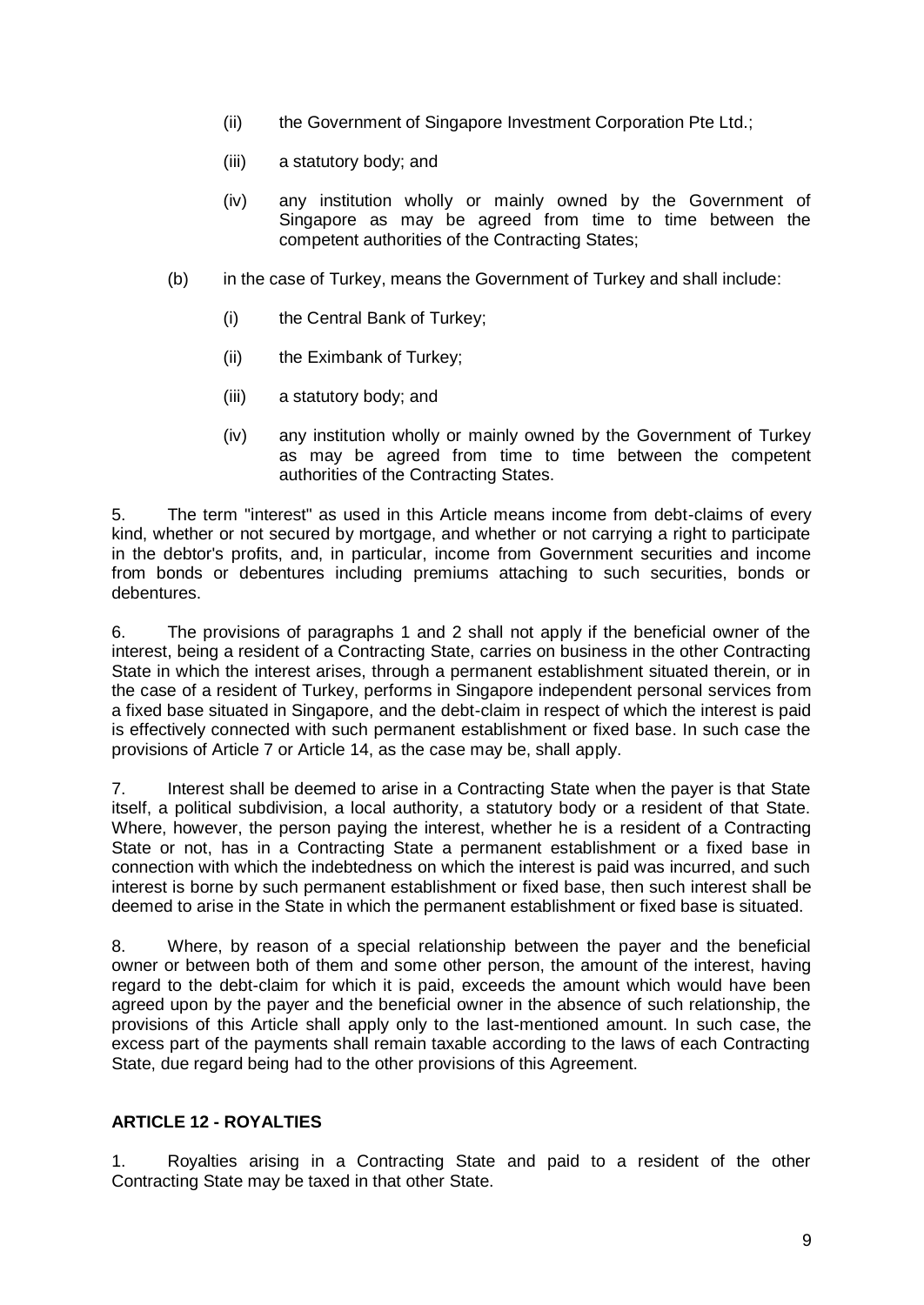2. However, such royalties may also be taxed in the Contracting State in which they arise, and according to the laws of that State, but if the recipient is the beneficial owner of the royalties the tax so charged shall not exceed 10 per cent of the gross amount of the royalties.

3. The term "royalties" as used in this Article means payments of any kind received as a consideration for the use of, or the right to use, or the alienation of, any copyright of literary, artistic or scientific work including cinematograph films, or films or tapes used for radio or television broadcasting, any patent, trade mark, design or model, plan, secret formula or process, or for the use of, or the right to use, industrial, commercial or scientific equipment, or for information concerning industrial, commercial or scientific experience.

4. The provisions of paragraphs 1 and 2 shall not apply if the beneficial owner of the royalties, being a resident of a Contracting State, carries on business in the other Contracting State in which the royalties arise, through a permanent establishment situated therein, or in the case of a resident of Turkey, performs in Singapore independent personal services from a fixed base situated in Singapore, and the right or property in respect of which the royalties are paid is effectively connected with such permanent establishment or fixed base. In such case the provisions of Article 7 or Article 14, as the case may be, shall apply.

5. Royalties shall be deemed to arise in a Contracting State when the payer is that State itself, a political subdivision, a local authority, a statutory body or a resident of that State. Where, however, the person paying the royalties, whether he is a resident of a Contracting State or not, has in a Contracting State a permanent establishment or a fixed base in connection with which the liability to pay the royalties was incurred, and such royalties are borne by such permanent establishment or fixed base, then such royalties shall be deemed to arise in the State in which the permanent establishment or fixed base is situated.

6. Where, by reason of a special relationship between the payer and the beneficial owner or between both of them and some other person, the amount of the royalties paid, having regard to the use, right or information for which they are paid, exceeds the amount which would have been agreed upon by the payer and the beneficial owner in the absence of such relationship, the provisions of this Article shall apply only to the last-mentioned amount. In such case, the excess part of the payment shall remain taxable according to the laws of each Contracting State, due regard being had to the other provisions of this Agreement.

# **ARTICLE 13 - CAPITAL GAINS**

1. Gains derived by a resident of a Contracting State from the alienation of immovable property referred to in Article 6 and situated in the other Contracting State may be taxed in that other State.

2. Gains from the alienation of movable property forming part of the business property of a permanent establishment which an enterprise of a Contracting State has in the other Contracting State or of movable property pertaining to a fixed base available to a resident of a Contracting State in the other Contracting State for the purpose of performing independent personal services, including such gains from the alienation of such a permanent establishment (alone or with the whole enterprise) or of such a fixed base, may, subject to the provisions of Article 12, be taxed in the other State.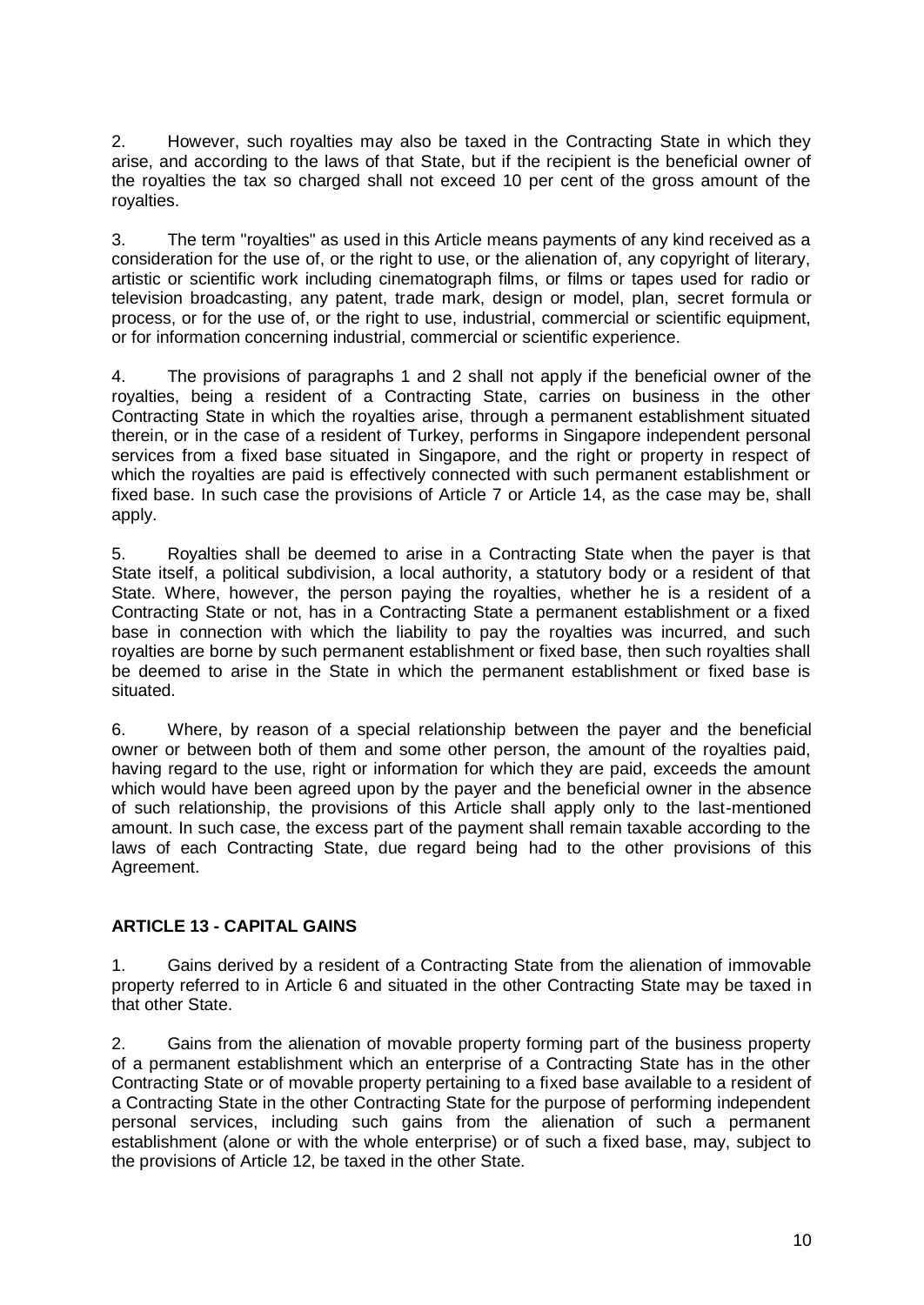3. Gains derived by an enterprise of a Contracting State from the alienation of ships or aircraft operated in international traffic, or movable property pertaining to the operation of such ships or aircraft shall be taxable only in that State.

4. Gains derived by a resident of a Contracting State from the alienation of any property other than that referred to in the preceding paragraphs of this Article and arising in the other Contracting State may be taxed in that other Contracting State.

5. Notwithstanding the provisions of paragraph 4, gains derived by the Government of a Contracting State from the alienation of any property referred to in paragraph 4 shall be taxable only in that Contracting State. The term "Government" shall have the same meaning as in paragraph 4 of Article 11.

# **ARTICLE 14 - INDEPENDENT PERSONAL SERVICES**

1. Income derived by a resident of a Contracting State in respect of professional services or other activities of an independent character shall be taxable only in that State. However, such income may also be taxed in the other Contracting State if such services or activities are performed in that other State and if:

- (a) he has a fixed base regularly available to him in that other State for the purpose of performing those services or activities; or
- (b) he is present in that other State for the purpose of performing those services or activities for a period or periods amounting to or exceeding in the aggregate 183 days within a calendar year.

In such circumstances, only so much of the income as is attributable to that fixed base or is derived from the services or activities performed during his presence in that other State, as the case may be, may be taxed in that other State.

2. The term "professional services" includes especially independent scientific, literary, artistic, educational or teaching activities as well as the independent activities of physicians, lawyers, engineers, architects, dentists and accountants.

# **ARTICLE 15 - DEPENDENT PERSONAL SERVICES**

1. Subject to the provisions of Articles 16, 18, 19 and 20, salaries, wages and other similar remuneration derived by a resident of a Contracting State in respect of an employment shall be taxable only in that State unless the employment is exercised in the other Contracting State. If the employment is so exercised, such remuneration as is derived therefrom may be taxed in that other State.

2. Notwithstanding the provisions of paragraph 1, remuneration derived by a resident of a Contracting State in respect of an employment exercised in the other Contracting State shall be taxable only in the first-mentioned State if:

- (a) the recipient is present in the other State for a period or periods not exceeding in the aggregate 183 days in the calendar year concerned, and
- (b) the remuneration is paid by, or on behalf of, an employer who is not a resident of the other State, and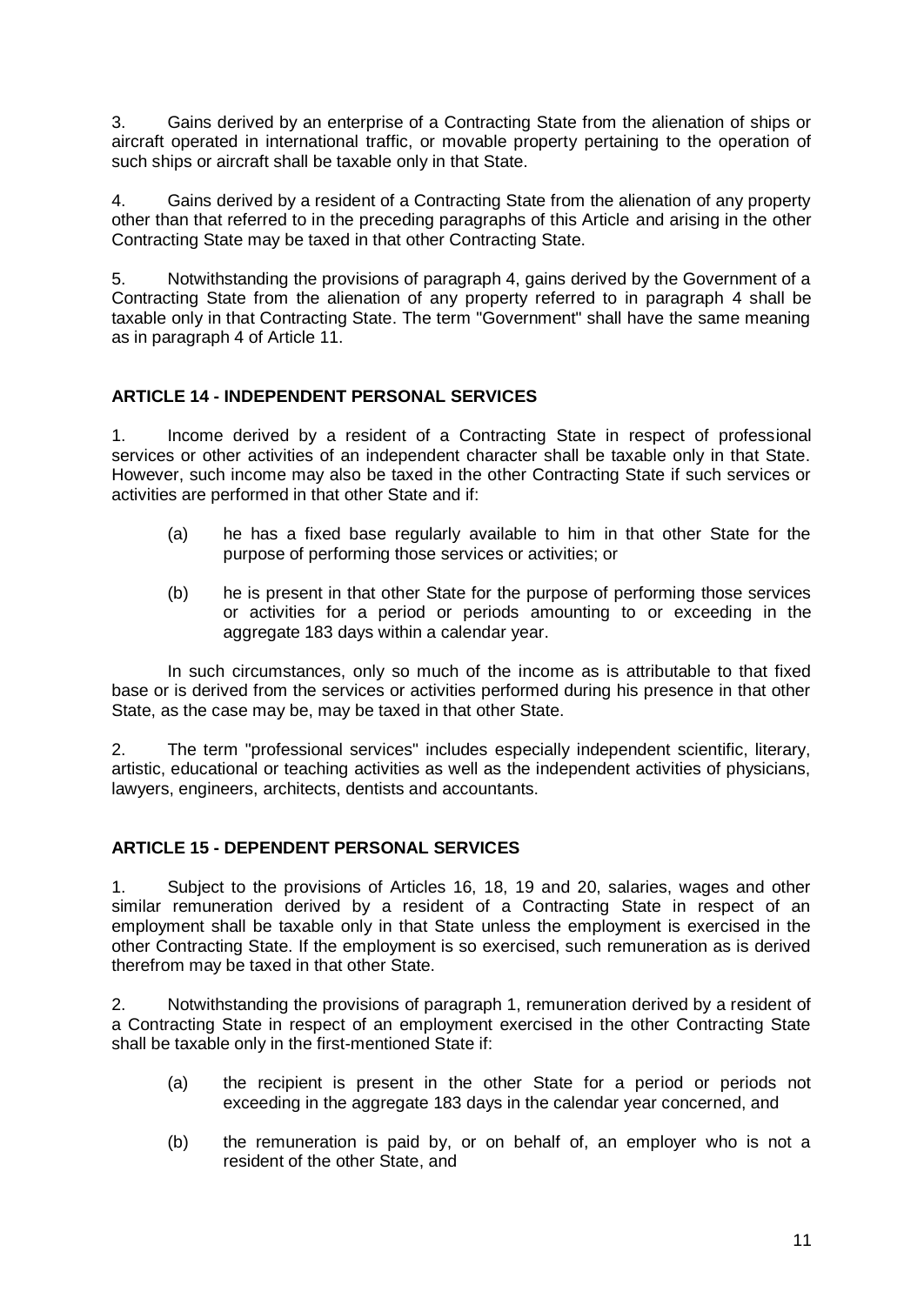(c) the remuneration is not borne by a permanent establishment or a fixed base which the employer has in the other State.

3. Notwithstanding the preceding provisions of this Article, remuneration derived in respect of an employment exercised aboard a ship or aircraft operated in international traffic by an enterprise of a Contracting State shall be taxable only in that State.

#### **ARTICLE 16 - DIRECTORS' FEES**

Directors' fees and other similar payments derived by a resident of a Contracting State in his capacity as a member of the board of directors of a company which is a resident of the other Contracting State may be taxed in that other State.

#### **ARTICLE 17 - ARTISTES AND SPORTSMEN**

1. Notwithstanding the provisions of Articles 14 and 15, income derived by a resident of a Contracting State as an entertainer, such as a theatre, motion picture, radio or television artiste, or a musician, or as a sportsman, from his personal activities as such exercised in the other Contracting State, may be taxed in that other State.

2. Where income in respect of or in connection with personal activities exercised by an entertainer or a sportsman accrues not to the entertainer or sportsman himself but to another person, that income may, notwithstanding the provisions of Articles 7, 14 and 15, be taxed in the Contracting State in which the activities of the entertainer or sportsman are exercised.

3. The provisions of paragraphs 1 and 2 shall not apply to income derived from activities performed in a Contracting State by artistes or sportsmen if the visit to that State is wholly or substantially supported by public funds of the other Contracting State or a political subdivision or a local authority or a statutory thereof.

# **ARTICLE 18 - PENSIONS**

1. Subject to the provisions of Article 19, pensions and other similar remuneration paid to a resident of a Contracting State in consideration of past employment shall be taxable only in that State. The provision shall also apply to life annuities paid to a resident of a Contracting State.

2. Pensions and life annuities paid, and other periodical or occasional payments made by a Contracting State or one of its political subdivisions in respect of insuring personal accidents shall be taxable only in that State.

# **ARTICLE 19 - GOVERNMENT SERVICE**

- 1.
- (a) Salaries, wages and other similar remuneration, other than a pension, paid by a Contracting State or a political subdivision, a local authority or a statutory body thereof to an individual in respect of services rendered to that State or political subdivision, local authority or statutory body thereof shall be taxable only in that State.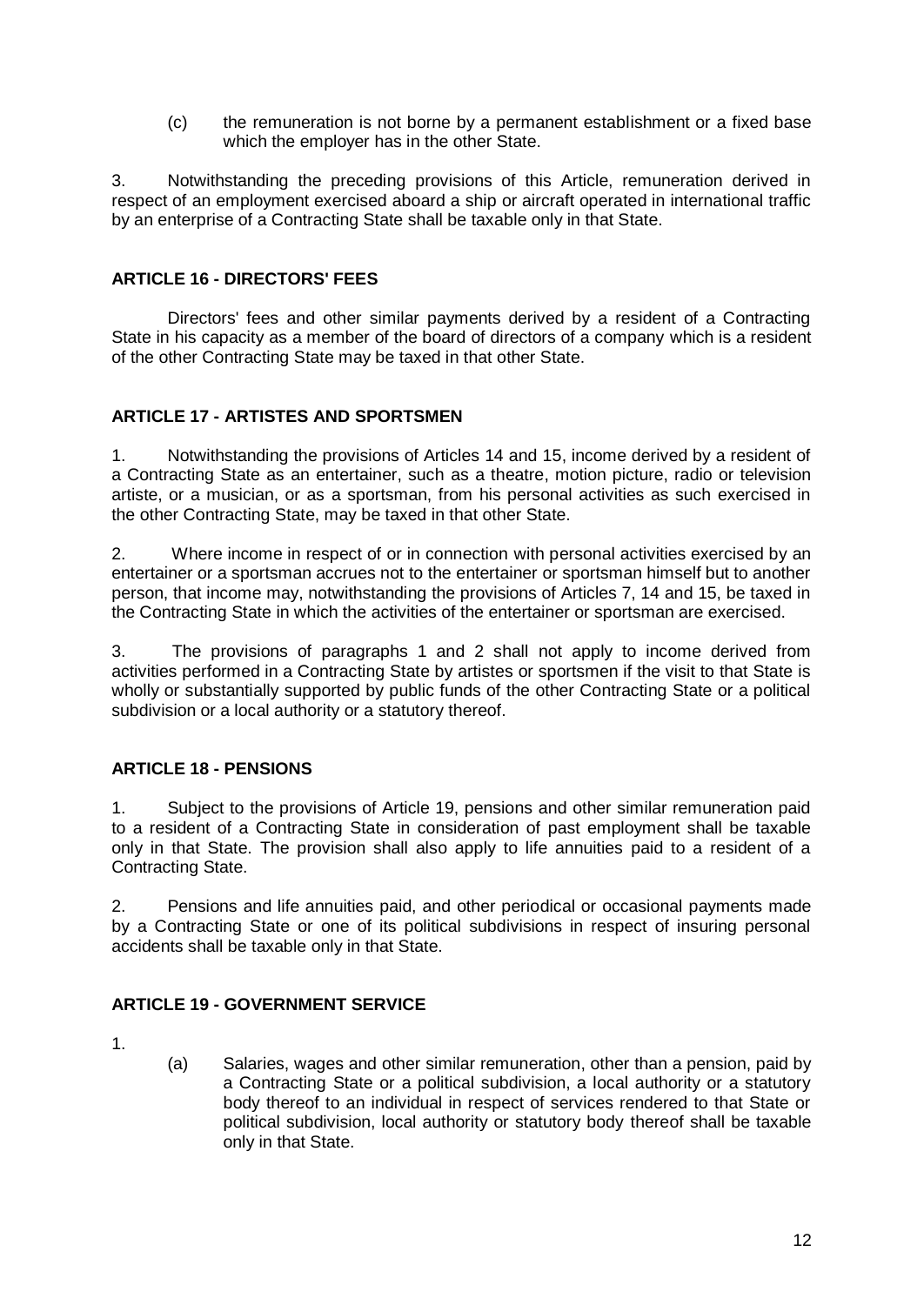- (b) However, such salaries, wages and other similar remuneration shall be taxable only in the other Contracting State if the services are rendered in that State and the individual is a resident of that State who:
	- (i) is a national of that State; or
	- (ii) did not become a resident of that State solely for the purpose of rendering the services.
- 2.
- (a) Any pension paid by, or out of funds created by, a Contracting State or a political subdivision, a local authority or a statutory body thereof to an individual in respect of services rendered to that State or political subdivision, local authority or statutory body thereof shall be taxable only in that State.
- (b) However, such pension shall be taxable only in the other Contracting State if the individual is a resident of, and a national of, that State.

3. The provisions of Articles 15, 16 and 18 shall apply to salaries, wages and other similar remuneration and pensions in respect of services rendered in connection with a business carried on by a Contracting State or a political subdivision, a local authority or a statutory body thereof.

# **ARTICLE 20 - TEACHERS AND STUDENTS**

1. Payments which a student or business apprentice who is or was immediately before visiting a Contracting State a resident of the other Contracting State and who is present in the first-mentioned State solely for the purpose of his education or training receives for the purpose of his maintenance, education or training shall not be taxed in that other State, provided that such payments arise from sources outside that State.

2. Likewise, remuneration received by a teacher or by an instructor who is or was immediately before visiting a Contracting State a resident of the other Contracting State and who is present in the first-mentioned State for the primary purpose of teaching or engaging in scientific research for a period or periods not exceeding two years, shall be exempt from tax in that State on his remuneration for teaching or research, provided that such payments arise from sources outside that State.

3. The provisions of paragraph 2 of this Article shall only apply to income from research if such research is undertaken in the public interest and not primarily for the benefit of some other private person or persons.

4. Remuneration which a student or a trainee who is or was immediately before visiting a Contracting State a resident of the other Contracting State derives from an employment which he exercises in the first-mentioned State for a period or periods not exceeding 183 days in a calendar year, in order to obtain practical experience related to his education or formation, shall not be taxed in that State.

# **ARTICLE 21 - OTHER INCOME**

Items of income arising from a Contracting State, which are not expressly mentioned in the foregoing Articles of this Agreement, may be taxed in that State.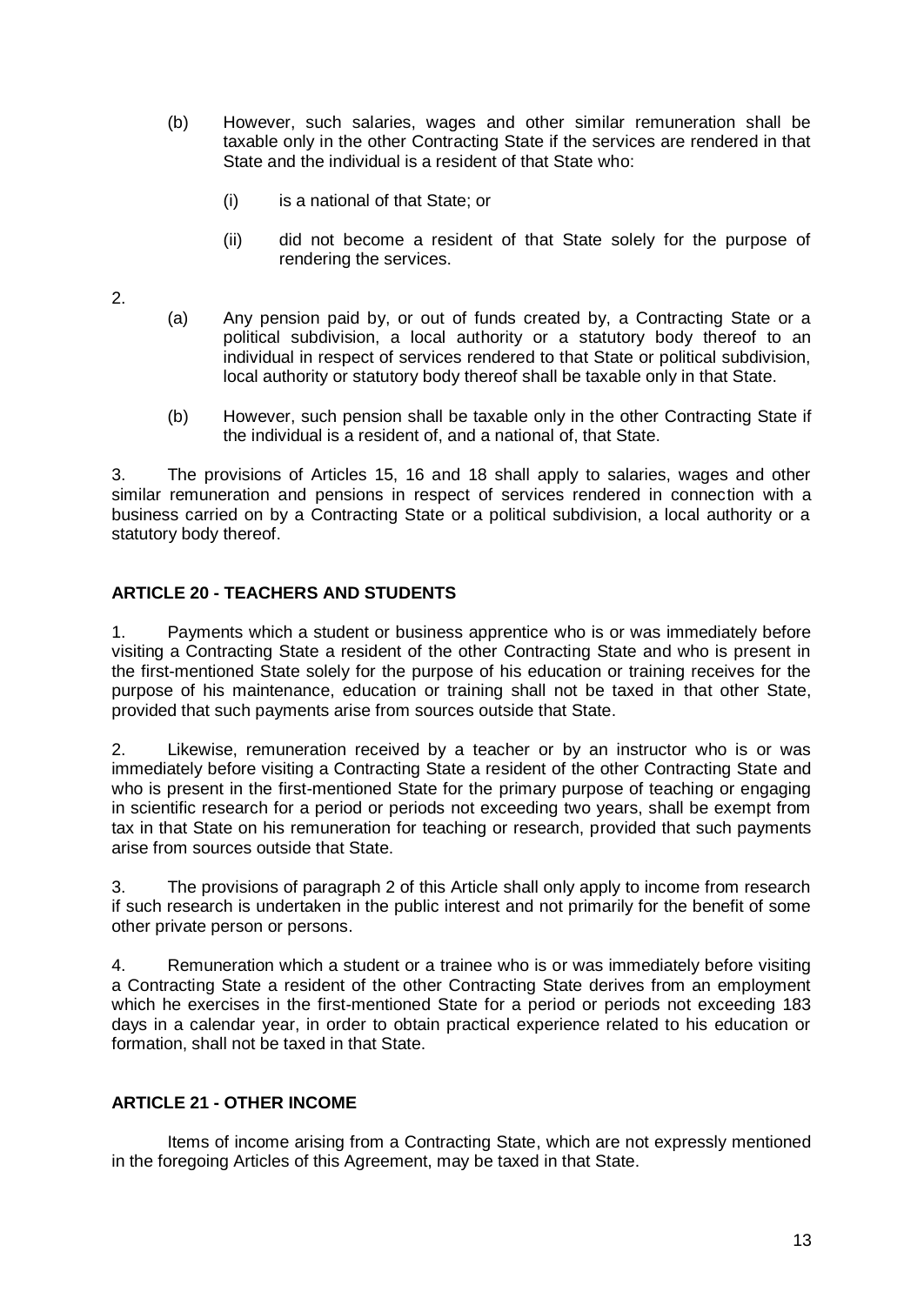# **ARTICLE 22 - LIMITATION OF RELIEF**

1. Where this Agreement provides (with or without other conditions) that income from sources in Turkey shall be exempt from tax, or taxed at a reduced rate, in Turkey and under the laws in force in Singapore the said income is subject to tax by reference to the amount thereof which is remitted to or received in Singapore and not by reference to the full amount thereof, then the exemption or reduction of tax to be allowed under ths Agreement in Turkey shall apply only to so much of the income as is remitted to or received in Singapore.

2. However, this limitation does not apply to income derived by the Government of Singapore or any person approved by the competent authority of Singapore for the purpose of this paragraph. The term "Government of Singapore" shall have the same meaning as in paragraph 4(a) of Article 11.

#### **ARTICLE 23 - ELIMINATION OF DOUBLE TAXATION**

1. The laws in force in either Contracting State shall continue to govern the taxation of income in the respective Contracting States except where an express provision to the contrary is made in this Agreement. Where income is subject to tax in both Contracting States, relief from double taxation shall be given in accordance with the following paragraphs of this Article.

2. Where a resident of Singapore derives income from Turkey or receives such income in Singapore which in accordance with the provisions of this Agreement, may be taxed in Turkey, Singapore shall, subject to its laws regarding the allowance as a credit against Singapore tax the tax paid in any country other than Singapore, allow the Turkish tax paid, whether directly or by deduction, as a credit against the Singapore tax payable on the income of that resident. Where the income is a dividend paid by a company which is a resident of Turkey to a company which is a resident of Singapore and which owns directly or indirectly not less than 10 per cent of the share capital of the company paying the dividend, the deduction shall take into account the Turkish tax paid by that company on the portion of its profits out of which the dividend is paid. The credit shall not, however, exceed that part of the Singapore tax, as computed before the credit is given, which is attributable to such income.

3. Where a resident of Turkey derives income which, in accordance with the provisions of this Agreement, may be taxed in Singapore and in Turkey, Turkey shall, subject to the provisions of Turkish taxation laws regarding credit for foreign taxes, allow as a deduction from the tax on income of that person, an amount equal to the tax on income paid in Singapore.

Such deduction shall not, however, exceed that part of the income tax computed in Turkey before the deduction is given, which is appropriate to the income which may be taxed in Singapore.

4. The amount of Turkish tax payable in accordance with the provisions of this Agreement on dividends, interests, royalties and business profits exempted or reduced under any Turkish law providing for special incentive measures for the promotion of economic development shall be allowed as a credit against the Singapore tax in accordance with the provisions of paragraph 2.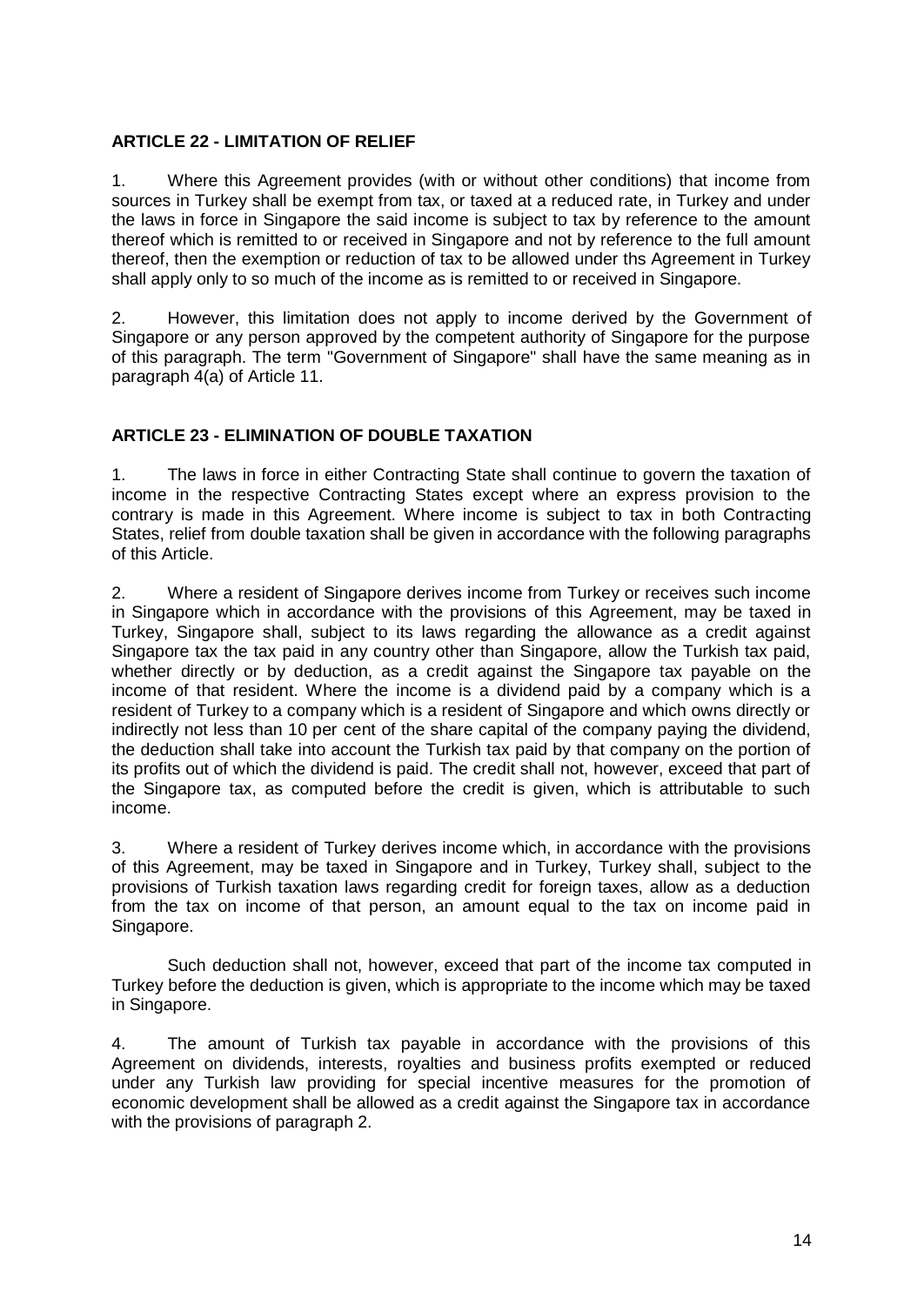5. The provisions of paragraph 4 shall cease to have effect after ten years from the year of assessment beginning on the first day of January of the second calendar year following that in which this Agreement enters into force.

# **ARTICLE 24 - NON-DISCRIMINATION**

1. Nationals of a Contracting State shall not be subjected in the other Contracting State to any taxation or any requirement connected therewith which is other or more burdensome than the taxation and connected requirements to which nationals of that other State in the same circumstances are or may be subjected.

2. Subject to the provisions of paragraph 6 of Article 10, the taxation on a permanent establishment which an enterprise of a Contracting State has in the other Contracting State shall not be less favourably levied in that other State than the taxation levied on enterprises of that other State carrying on the same activities.

- 3. Nothing in this Article shall be construed as obliging a Contracting State to grant to
	- (a) residents of the other Contracting State any personal allowances, reliefs and reductions for tax purposes which it grants to its own residents; or
	- (b) nationals of the other Contracting State those personal allowances, reliefs and reductions for tax purposes which it grants to its own nationals who are not resident in that Contracting State or to such other persons as may be specified in the taxation laws of that Contracting State.

4. Enterprises of a Contracting State, the capital of which is wholly or partly owned or controlled, directly or indirectly, by one or more residents of the other Contracting State, shall not be subjected in the first-mentioned State to any taxation or any requirement connected therewith which is other or more burdensome than the taxation and connected requirements to which other similar enterprises of the first-mentioned State are or may be subjected.

5. Where a Contracting State grants tax incentives to its nationals designed to promote economic or social development in accordance with its national policy and criteria, it shall not be construed as discrimination under this Article.

6. The provisions of this Article shall apply only to taxes which are the subject of this Agreement.

# **ARTICLE 25 - MUTUAL AGREEMENT PROCEDURE**

1. Where a resident of a Contracting State considers that the actions of one or both of the Contracting States result or will result for him in taxation not in accordance with this Agreement, he may, irrespective of the remedies provided by the domestic laws of those States, present his case to the competent authority of the Contracting State of which he is a resident or, if his case comes under paragraph 1 of Article 24, to that of the Contracting State of which he is a national. The case must be presented within three years from the first notification of the action resulting in taxation not in accordance with the provisions of the Agreement.

2. The competent authority shall endeavour, if the objection appears to it to be justified and if it is not itself able to arrive at a satisfactory solution, to resolve the case by mutual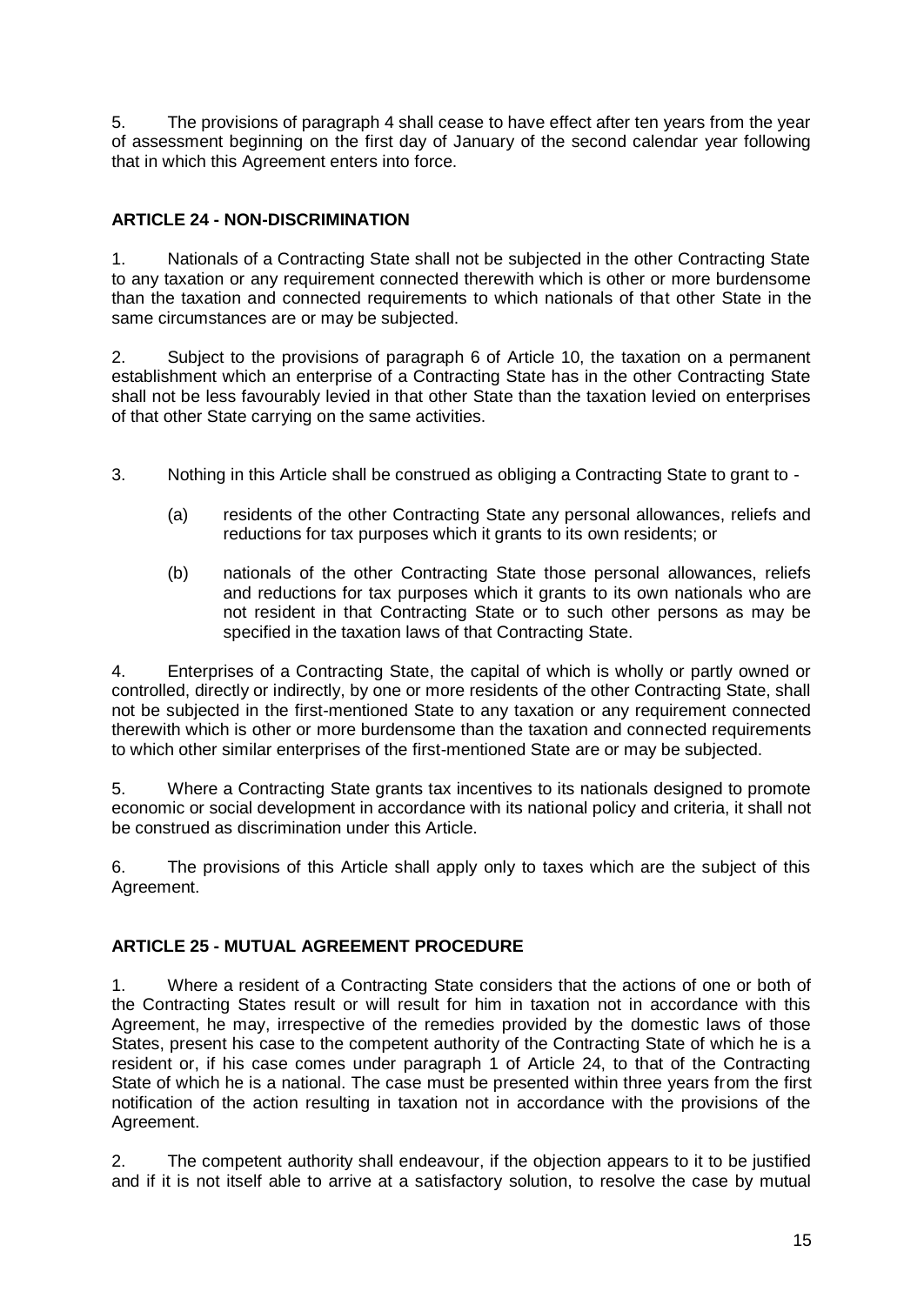agreement with the competent authority of the other Contracting State, with a view to the avoidance of taxation which is not in accordance with the Agreement.

3. The competent authorities of the Contracting States shall endeavour to resolve by mutual agreement any difficulties or doubts arising as to the interpretation or application of the Agreement. They may also consult together for the elimination of double taxation in cases not provided for in the Agreement.

4. The competent authorities of the Contracting States may communicate with each other directly for the purpose of reaching an agreement in the sense of the preceding paragraphs.

#### **ARTICLE 26 - EXCHANGE OF INFORMATION**

1. The competent authorities of the Contracting States shall exchange such information as is necessary for carrying out the provisions of this Agreement or of the domestic laws of the Contracting States concerning taxes covered by the Agreement insofar as the taxation thereunder is not contrary to the Agreement. Any information received by a Contracting State shall be treated as secret in the same manner as information obtained under the domestic laws of that State and shall be disclosed only to persons or authorities (including courts and administrative bodies) involved in the assessment or collection of, the enforcement or prosecution in respect of or the determination of appeals in relation to, the taxes covered by the Agreement. Such persons or authorities shall use the information only for such purposes. They may disclose the information in public court proceedings or in judicial decisions.

2. In no case shall the provisions of paragraph 1 be construed so as to impose on a Contracting State the obligation:

- (a) to carry out administrative measures at variance with the laws and administrative practice of that or of the other Contracting State;
- (b) to supply information which is not obtainable under the laws or in the normal course of the administration of that or of the other Contracting State;
- (c) to supply information which would disclose any trade, business, industrial, commercial or professional secret or trade process, or information, the disclosure of which would be contrary to public policy (ordre public).

#### **ARTICLE 27 - MEMBERS OF DIPLOMATIC MISSIONS AND CONSULAR POSTS**

Nothing in this Agreement shall affect the fiscal privileges of members of diplomatic missions or consular posts under the general rules of international law or under the provisions of special agreements.

#### **ARTICLE 28 - ENTRY INTO FORCE**

Each of the Contracting States shall notify the other Contracting State of the completion of the procedures required by the law of the respective Contracting State for bringing into force this Agreement. The Agreement shall enter into force on the date of the later of these notifications and shall thereupon have effect: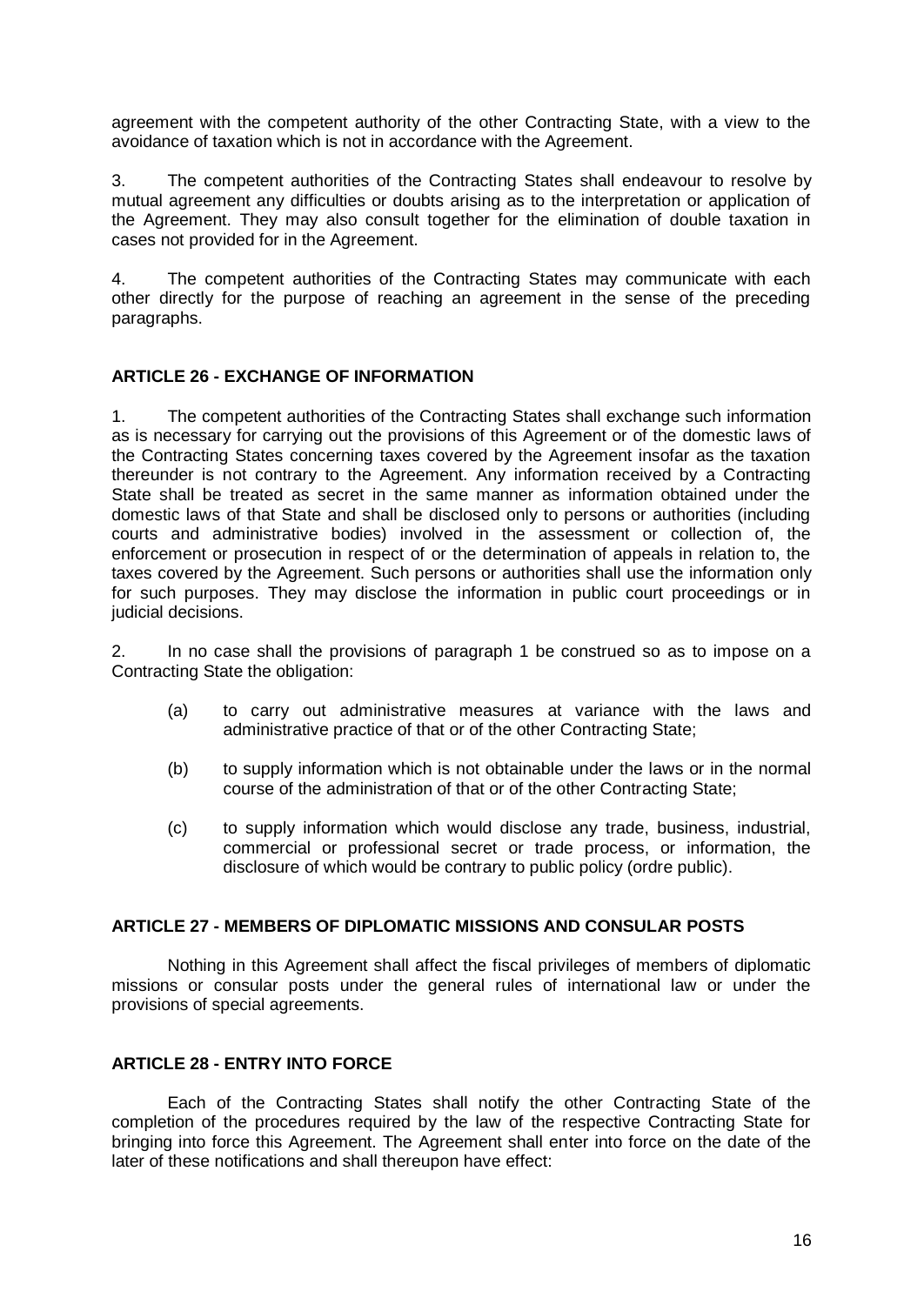(a) in Singapore:

in respect of Singapore tax for any year of assessment beginning on or after the first day of January of the second calendar year following that of entry into force of the Agreement;

(b) in Turkey:

for taxes with respect to every taxable year beginning on or after the first day of January of the year following that of entry into force of the Agreement.

#### **ARTICLE 29 - TERMINATION**

This Agreement shall remain in force until terminated by a Contracting State. Either Contracting State may terminate the Agreement at any time after five years from the date on which the Agreement enters into force by giving to the other Contracting State notice of termination, through the diplomatic channel, at least six months before the end of any calendar year. In such event the Agreement shall cease to have effect:

(a) in Singapore:

in respect of Singapore tax for any year of assessment beginning on or after the first day of January in the second calendar year following the year in which the notice of termination is given;

(b) in Turkey:

for taxes with respect to every taxable year beginning on or after the first day of January of the year following that in which the notice of termination is given.

IN WITNESS WHEREOF the undersigned, being duly authorized thereto by their respective Governments, have signed this Agreement.

DONE in duplicate at Singapore this 9th day of July of the year one thousand nine hundred and ninety-nine in the Turkish and English languages, both texts being equally authentic.

FOR THE GOVERNMENT OF THE REPUBLIC OF **SINGAPORE** 

KOH CHER SIANG *Commissioner of Inland Revenue* FOR THE GOVERNMENT OF THE REPUBLIC OF **TURKEY** 

> FÜSUN CETINTAS *Ambassador*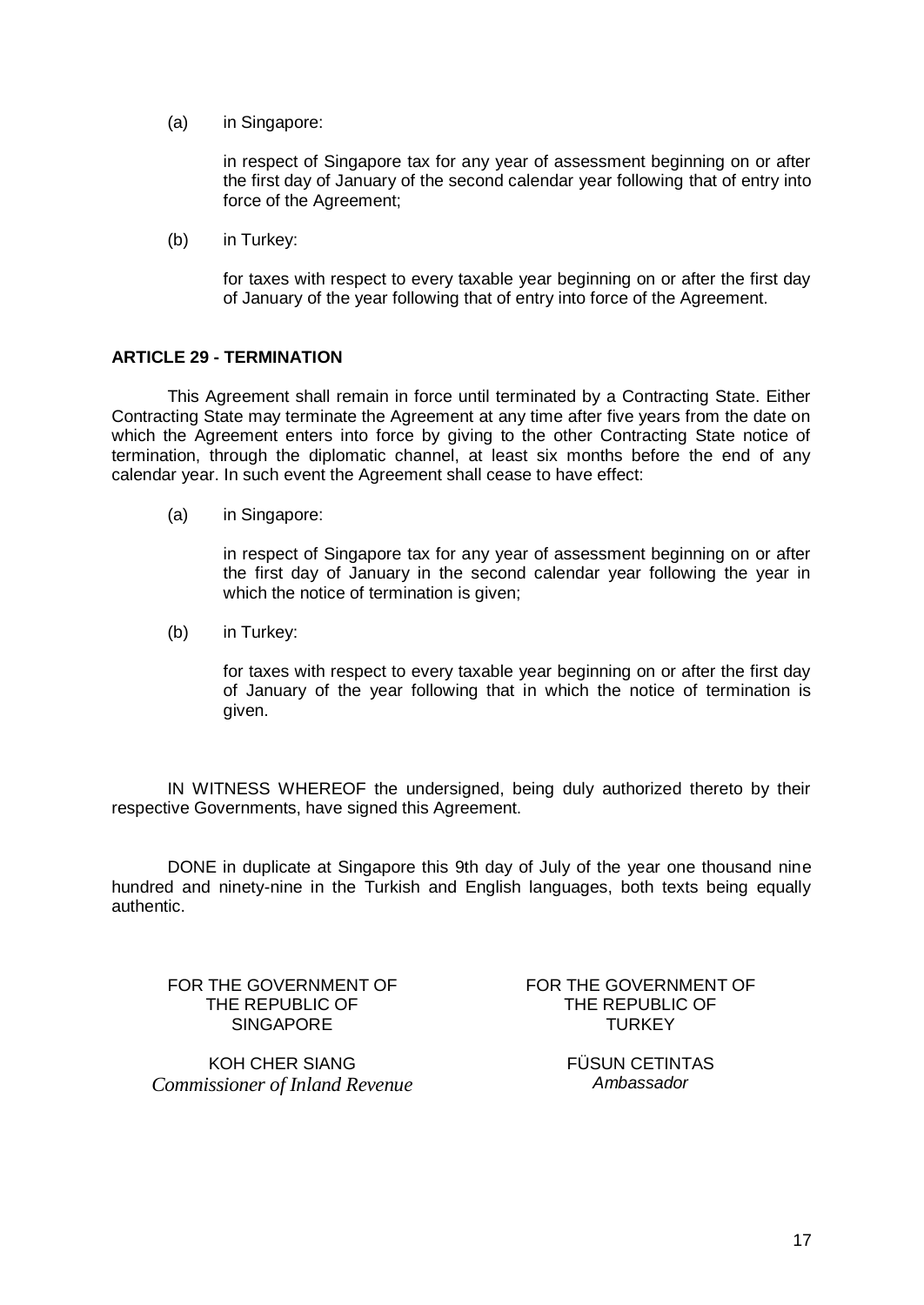#### **PROTOCOL (1999)**

At the time of signing the Agreement between the Government of the Republic of Singapore and the Government of the Republic of Turkey for the avoidance of double taxation and the prevention of fiscal evasion with respect to taxes on income, both Governments have agreed that the following provisions shall form an integral part of the Agreement.

1. For the purpose of paragraph 3 of Article 4, "place of effective management" means the office where substantial business activities are carried on and the management and control of the business is exercised.

2. For the purpose of paragraphs 1 and 2 of Article 10, dividends paid by a company which is a resident of Singapore to a resident of Turkey are not, under the current laws of Singapore, subjected to a tax on dividends. Under the full imputation system adopted by Singapore, the tax deductible from dividends is a tax on the profits or income of the company and not a tax on dividends within the meaning of Article 10.

3. For the purpose of paragraph 5 of Article 10, the term "dividend" includes, in the case of Turkey, distribution derived from an investment fund and investment trust, which is subjected to the same taxation treatment as income from shares by the laws of that State.

IN WITNESS WHEREOF the undersigned, being duly authorized thereto by their respective Governments, have signed this Protocol.

DONE in duplicate at Singapore this 9th day of July of the year one thousand nine hundred and ninety-nine in the Turkish and English languages, both texts being equally authentic.

FOR THE GOVERNMENT OF THE REPUBLIC OF **SINGAPORF** 

KOH CHER SIANG *Commissioner of Inland Revenue* FOR THE GOVERNMENT OF THE REPUBLIC OF **TURKEY** 

> FÜSUN CETINTAS *Ambassador*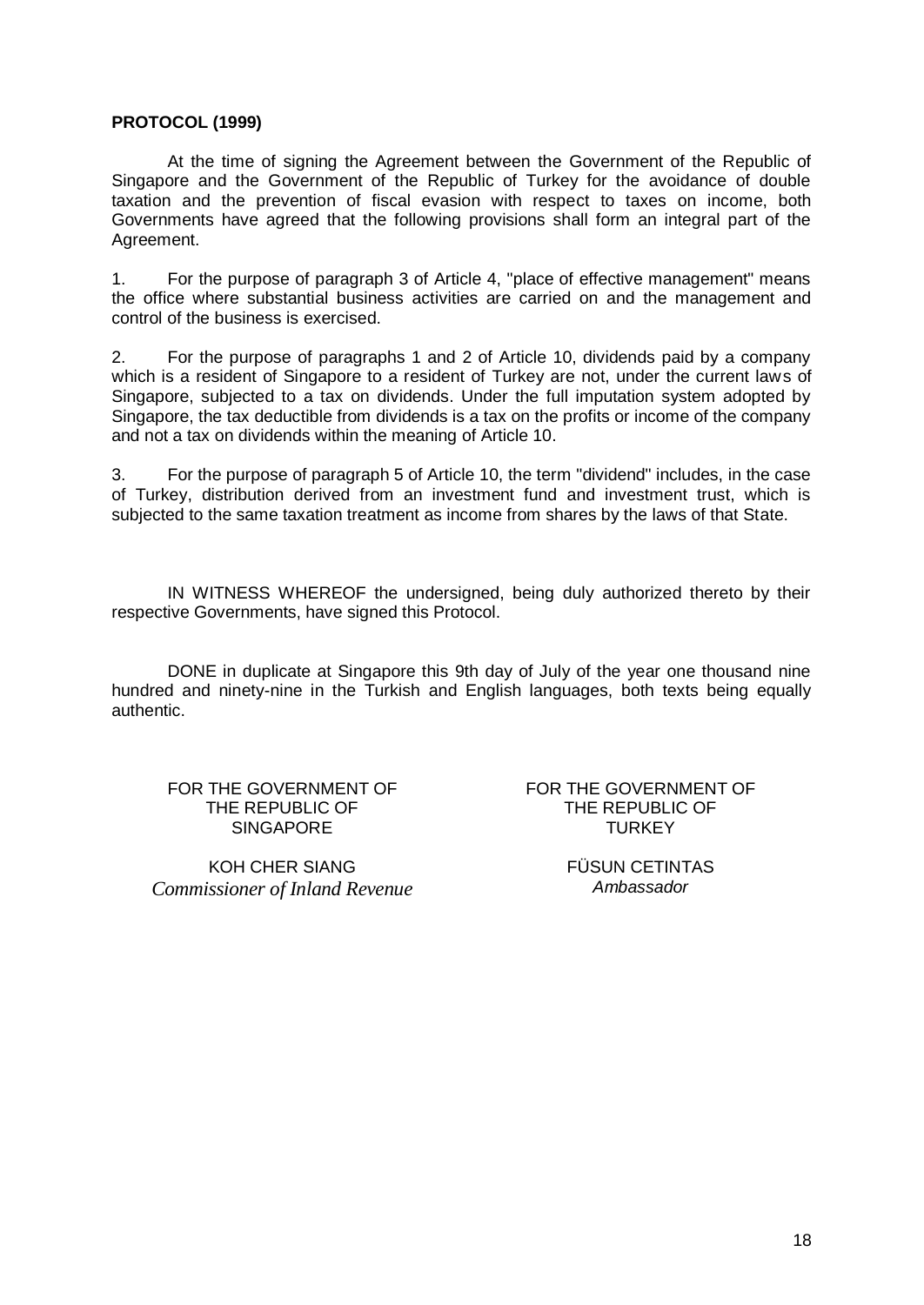# **ANNEX A**

#### **PROTOCOL AMENDING THE AGREEMENT BETWEEN THE REPUBLIC OF SINGAPORE AND THE REPUBLIC OF TURKEY FOR THE AVOIDANCE OF DOUBLE TAXATION AND THE PREVENTION OF FISCAL EVASION WITH RESPECT TO TAXES ON INCOME SIGNED AT SINGAPORE ON 09 JULY 1999**

The Government of The Republic of Singapore and The Government of The Republic of Turkey,

Desiring to amend the Agreement between the Republic of Singapore and the Republic of Turkey for the avoidance of double taxation and the prevention of fiscal evasion with respect to taxes on income, with Protocol, signed at Singapore on 09 July 1999 (hereinafter referred to as "the Agreement"),

Have agreed as follows:

#### **ARTICLE 1**

The text of Article 26 of the Agreement shall be replaced by the following:

#### **"ARTICLE 26 Exchange of Information**

1. The competent authorities of the Contracting States shall exchange such information as is foreseeably relevant for carrying out the provisions of this Agreement or to the administration or enforcement of the domestic laws concerning taxes of every kind and description imposed on behalf of the Contracting States, or of their political subdivisions or local authorities, insofar as the taxation thereunder is not contrary to the Agreement. The exchange of information is not restricted by Articles 1 and 2.

2. Any information received under paragraph 1 by a Contracting State shall be treated as secret in the same manner as information obtained under the domestic laws of that State and shall be disclosed only to persons or authorities (including courts and administrative bodies) concerned with the assessment or collection of, the enforcement or prosecution in respect of, the determination of appeals in relation to the taxes referred to in paragraph 1, or the oversight of the above. Such persons or authorities shall use the information only for such purposes. They may disclose the information in public court proceedings or in judicial decisions.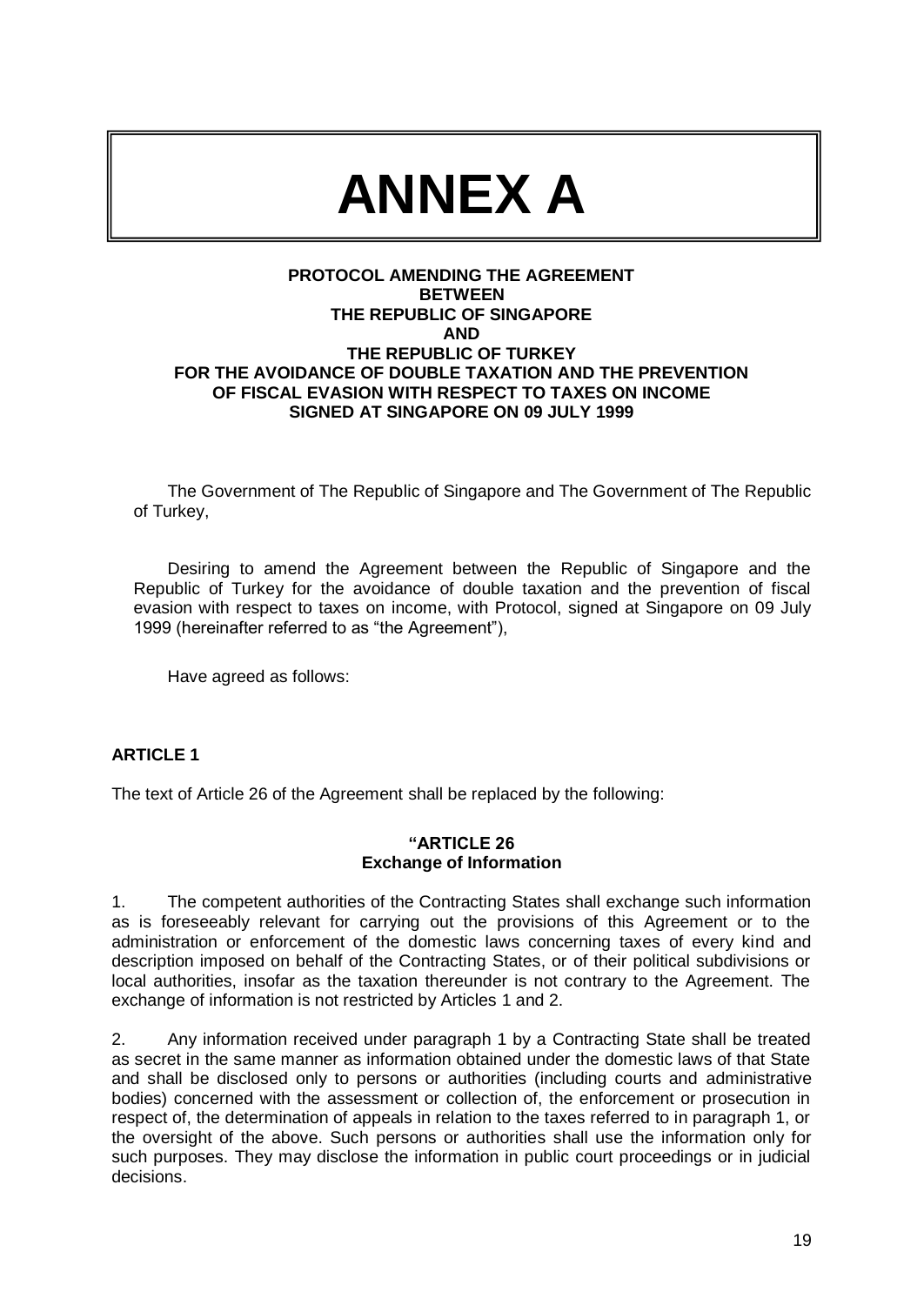3. In no case shall the provisions of paragraphs 1 and 2 be construed so as to impose on a Contracting State the obligation:

- a) to carry out administrative measures at variance with the laws and administrative practice of that or of the other Contracting State;
- b) to supply information which is not obtainable under the laws or in the normal course of the administration of that or of the other Contracting State;
- c) to supply information which would disclose any trade, business, industrial, commercial or professional secret or trade process, or information, the disclosure of which would be contrary to public policy *(ordre public*).

4. If information is requested by a Contracting State in accordance with this Article, the other Contracting State shall use its information gathering measures to obtain the requested information, even though that other State may not need such information for its own tax purposes. The obligation contained in the preceding sentence is subject to the limitations of paragraph 3 but in no case shall such limitations be construed to permit a Contracting State to decline to supply information solely because it has no domestic interest in such information.

5. In no case shall the provisions of paragraph 3 be construed to permit a Contracting State to decline to supply information solely because the information is held by a bank, other financial institution, nominee or person acting in an agency or a fiduciary capacity or because it relates to ownership interests in a person."

# **ARTICLE 2**

Each of the Contracting States shall notify the other through diplomatic channels, the completion of the procedures required by its law for the bringing into force of this Protocol. This Protocol shall enter into force and have effect on the 30<sup>th</sup> day next following the date of the receipt of the latter of these notifications referred to above.

# **ARTICLE 3**

This Protocol, which shall form an integral part of the Agreement, shall remain in force as long as the Agreement remains in force and shall apply as long as the Agreement itself is applicable.

**IN WITNESS WHEREOF** the undersigned, duly authorised thereto by their respective Governments, have signed this Protocol.

**DONE** in duplicate at Singapore on this 5<sup>th</sup> day of March 2012, in the English and Turkish languages, both texts being equally authentic.